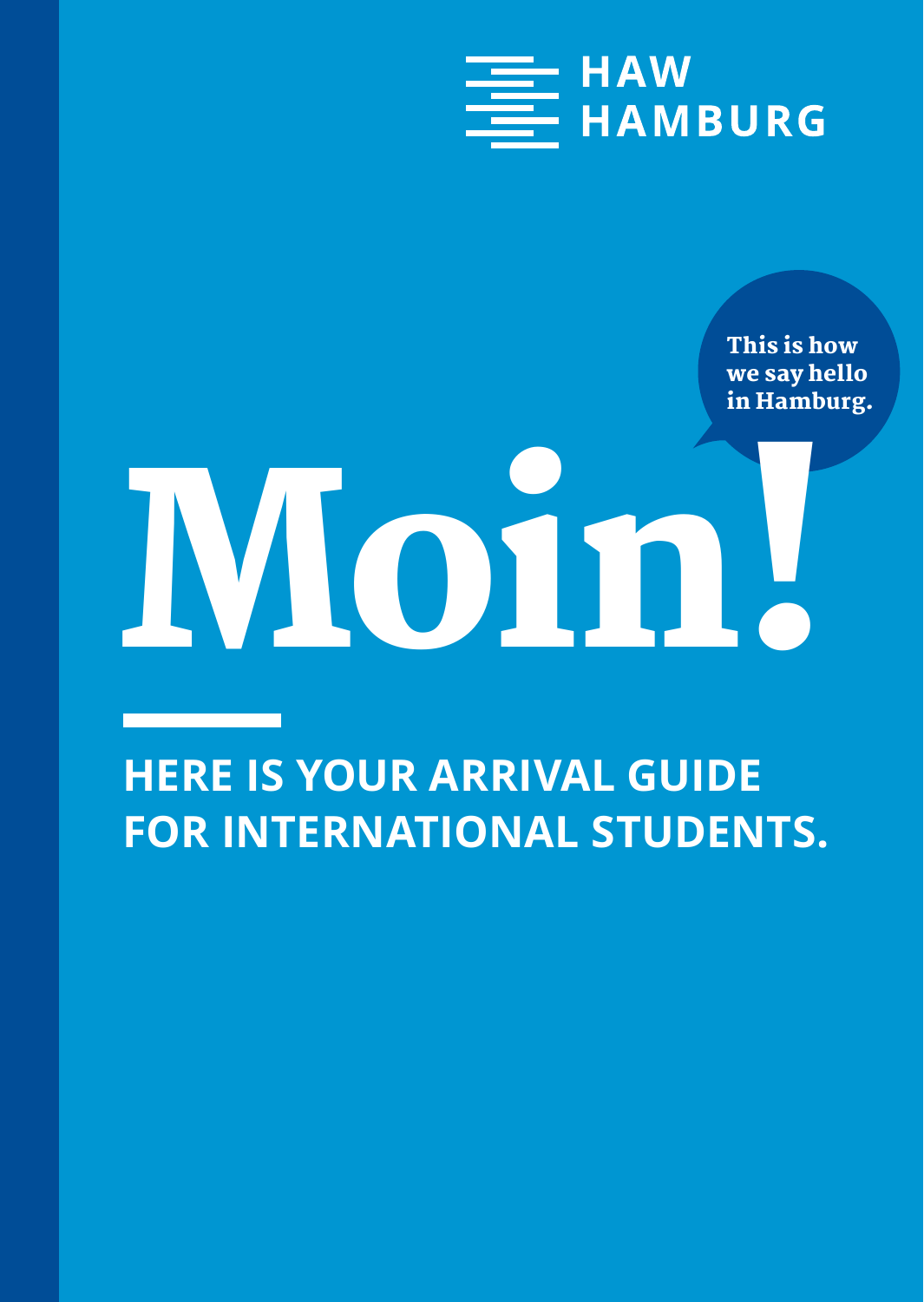



#### Welcome to HAW Hamburg!

Your time studying in Germany will be a new adventure for you. Most people find the first few days and weeks in a new country and culture daunting. Things can be difficult, especially if you don't speak the language.

Our buddy programme "weBuddy" is just one of the ways in which we try to help you feel welcome and supported during your time in Hamburg.

This guide is intended to help you with your first steps before and after arriving in Hamburg. It also contains useful information about living in our city and studying at HAW Hamburg.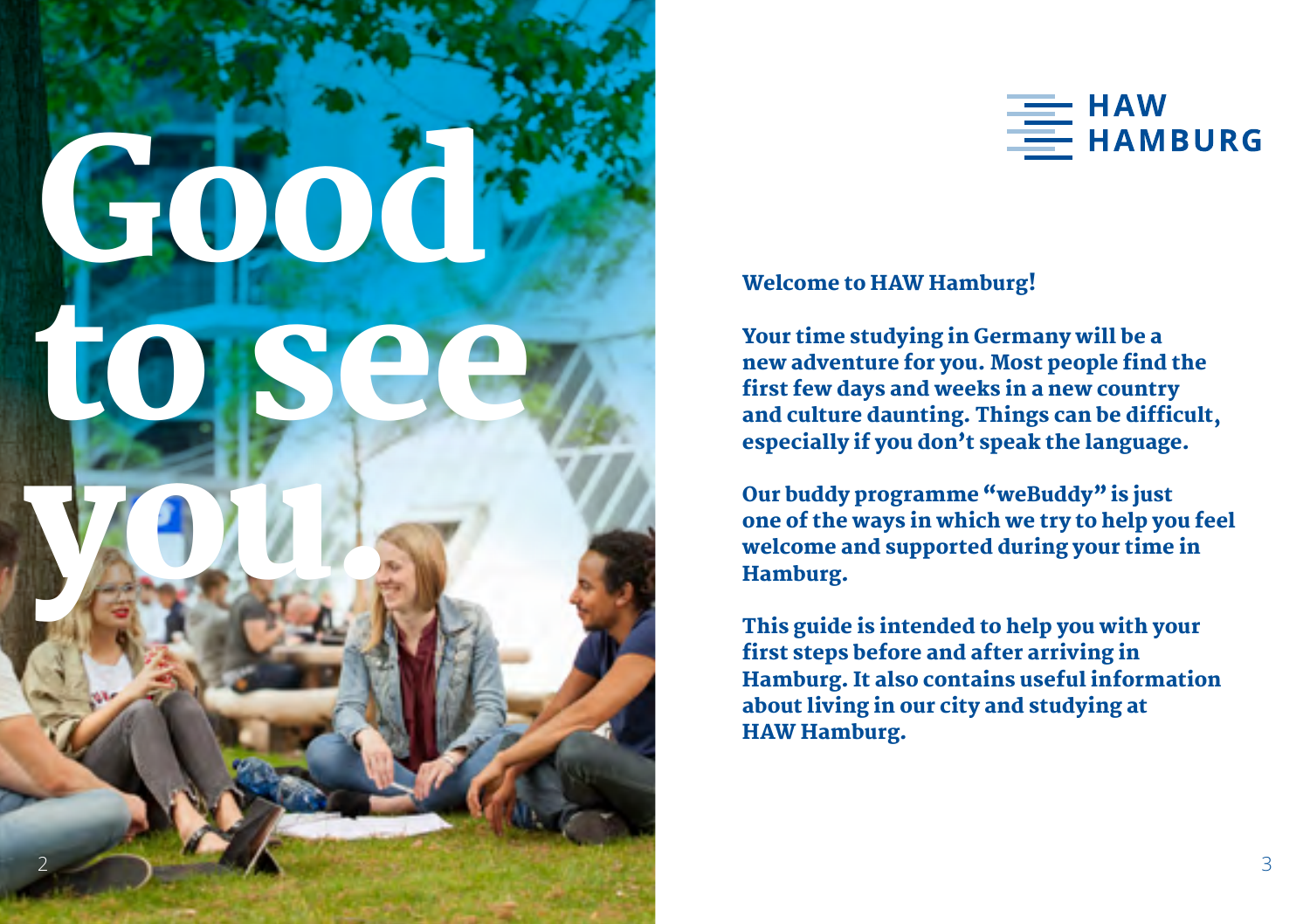Creating the future is what we do, every day.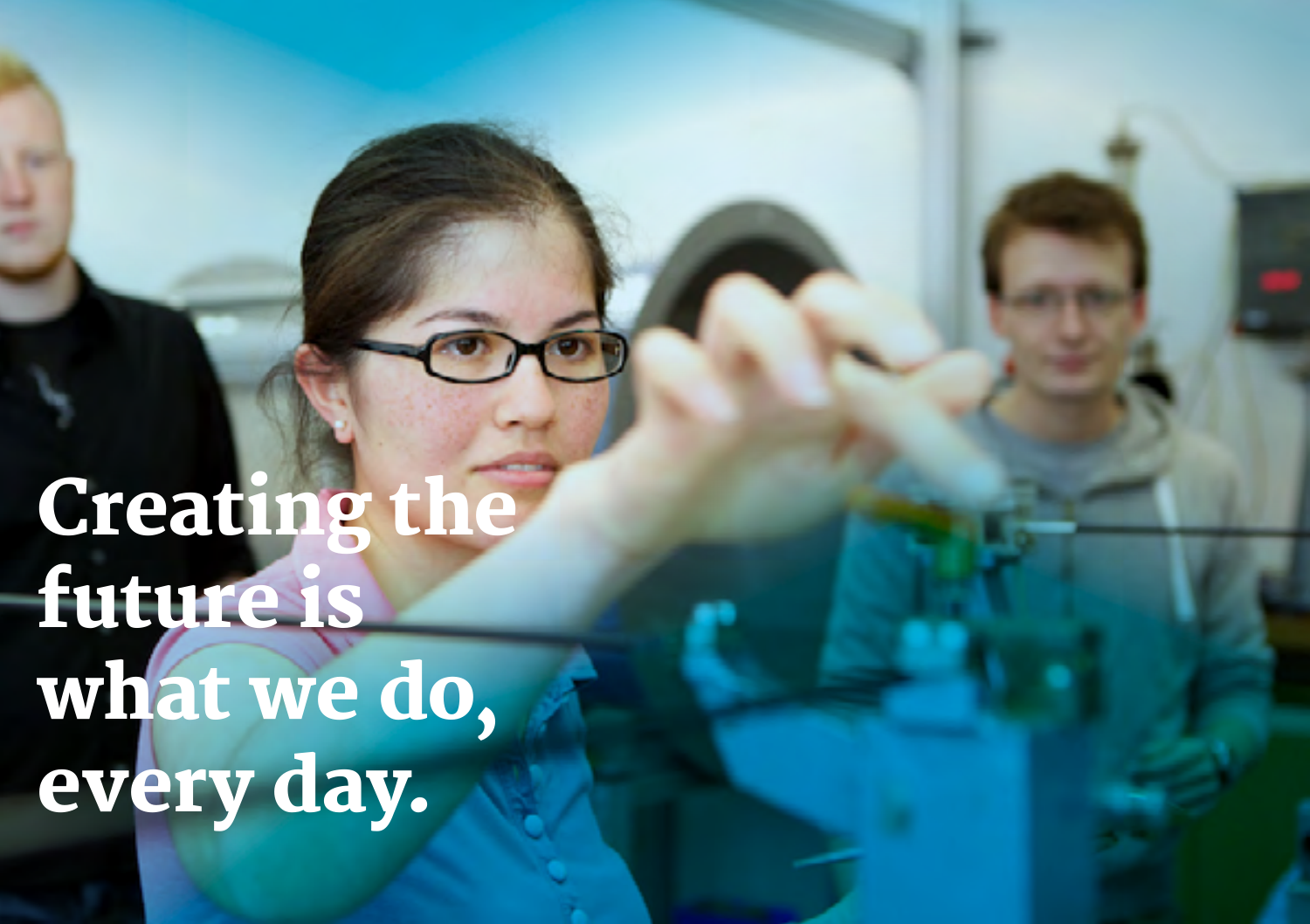Now you're a part of it.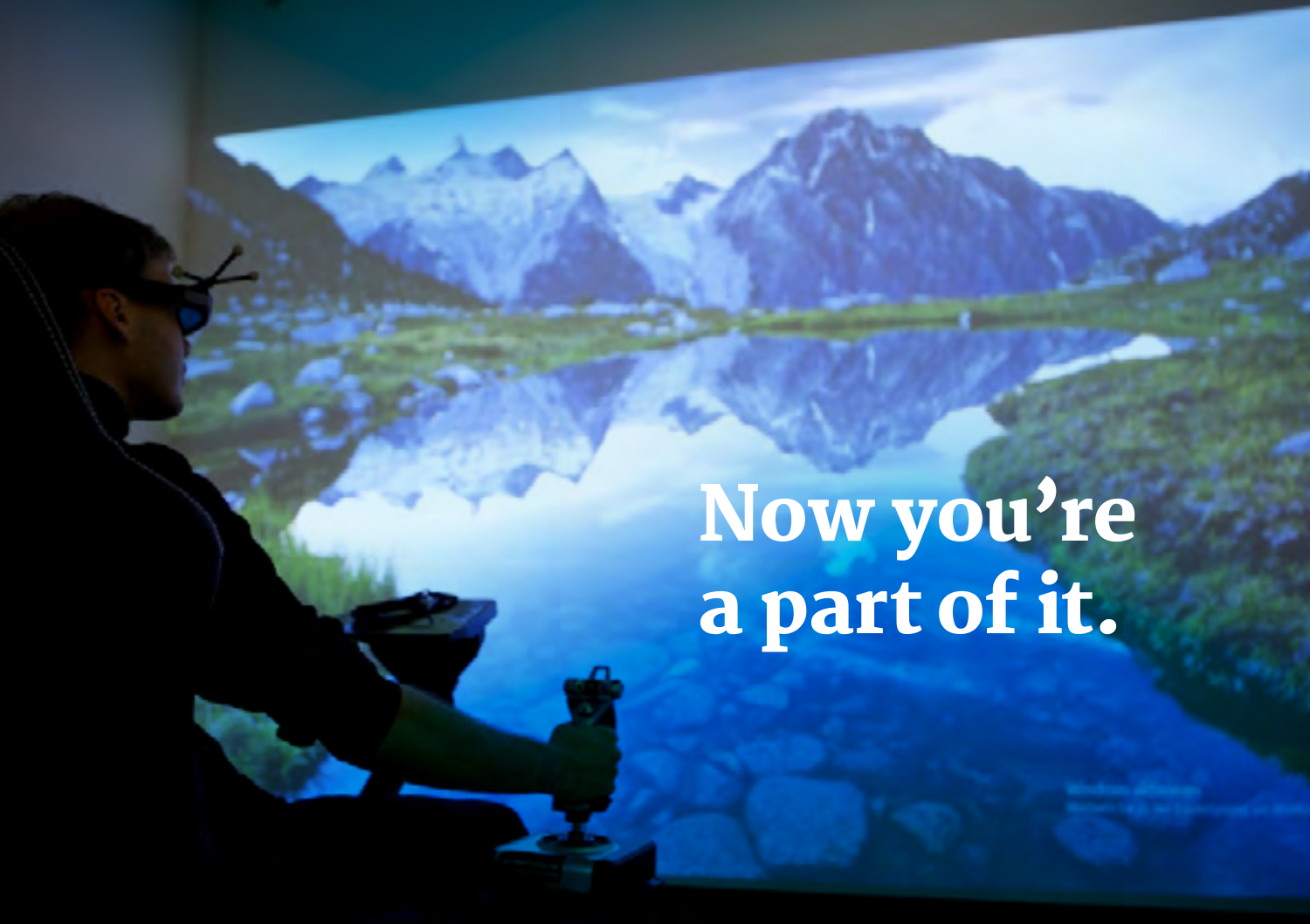#### **CONTENTS AND CONTACT**

| <b>GETTING READY TO STUDY IN HAMBURG</b>                  |                 |  |  |
|-----------------------------------------------------------|-----------------|--|--|
| What do I need to do before coming to Hamburg?            | 10 <sup>1</sup> |  |  |
| YOUR FIRST DAY IN HAMBURG                                 |                 |  |  |
| Just arrived. Let's get started!                          | 12 <sup>°</sup> |  |  |
| <b>THE FIRST TWO WEEKS</b>                                |                 |  |  |
| What do I need to do first of all?                        | 14              |  |  |
| Where do I register my address?                           | 16              |  |  |
| How do I get a residence permit?                          | 17              |  |  |
| What about opening a bank account?                        | 18              |  |  |
| What do I need to know about health insurance?            | 20              |  |  |
| <b>ACCOMODATION</b>                                       |                 |  |  |
| How do I find a place to live?                            | 24              |  |  |
| <b>GETTING STARTED WITH YOUR STUDIES</b>                  |                 |  |  |
| How can I get ready for my first semester?                | 36              |  |  |
| <b>YOUR DEGREE PROGRAMME</b>                              |                 |  |  |
| How can I manage my course at HAW Hamburg?                | 45              |  |  |
| Where can I work and revise?                              | 49              |  |  |
| Where can I go in breaks?                                 | 51              |  |  |
| I'm a student parent                                      | 51              |  |  |
| <b>MONEY MATTERS</b>                                      |                 |  |  |
| Do I have opportunities for working alongside my studies? | 53              |  |  |
| Are there scholarships for international students?        | 55              |  |  |
| What if I run into financial trouble?                     | 56              |  |  |

#### **STUDENT LIFE**

| How do I set myself up with a phone, TV and the internet? | 59  |
|-----------------------------------------------------------|-----|
| What about shopping?                                      |     |
| How does recycling work in Germany?                       | -62 |

#### **IN AN EMERGENCY** 64

Berliner Tor 5

Stiftstraße 69

room 232 and 233

+49 40 428 75 98 34 support\_incomings@

+49 40 428 75 0

**HOCHSCHULE FÜR ANGEWANDTE WISSENSCHAFTEN HAMBURG** Hamburg University of Applied Sciences 20099 Hamburg, Germany Do you need advice? Just let us know. **INTERNATIONAL OFFICE**  20099 Hamburg, Germany **STUDENT CENTRE**  Stiftstraße 69 20099 Hamburg, This hand shwos you direct links to further online content.

+49 40 428 75 98 98

Germany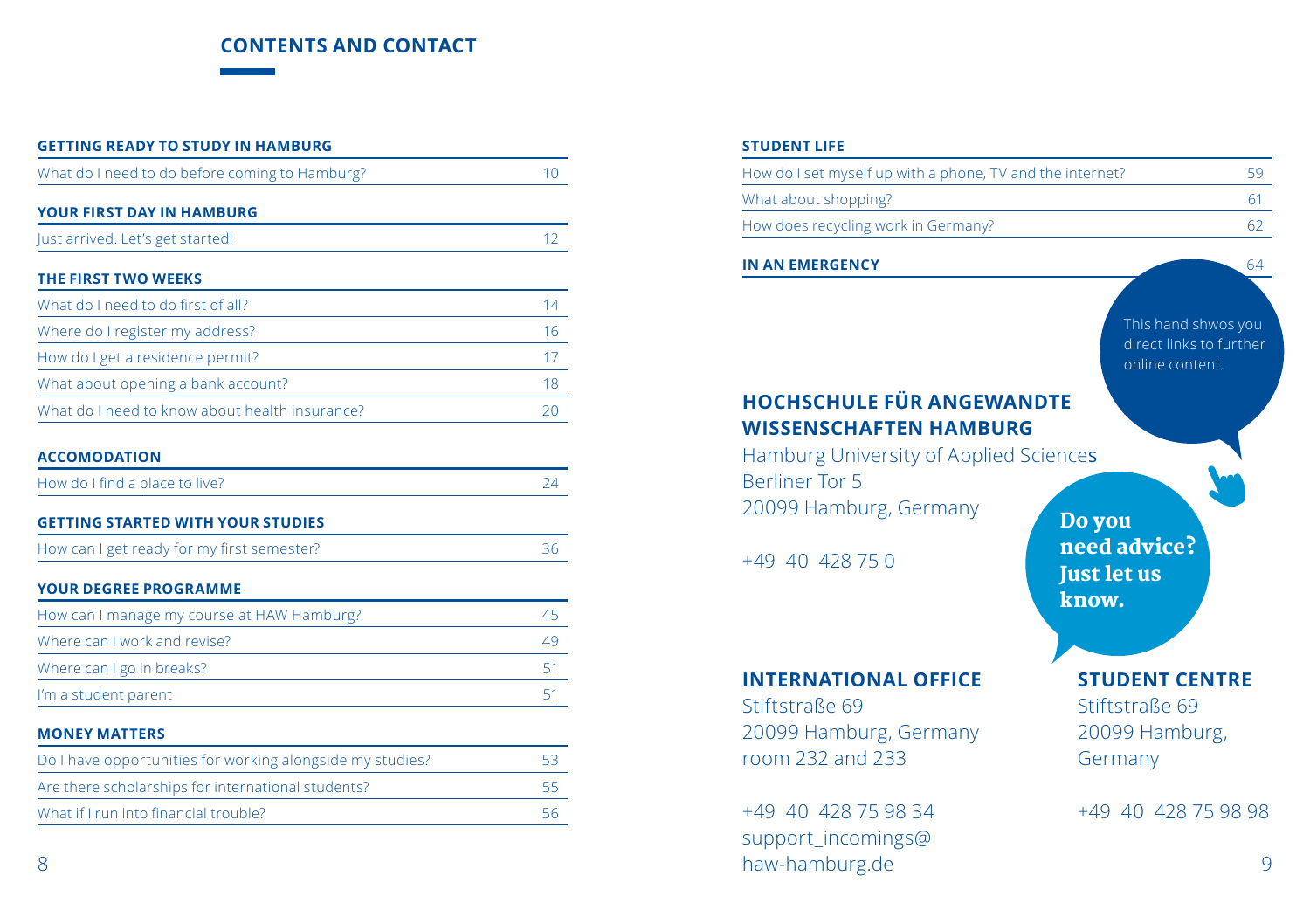#### **GETTING READY TO STUDY IN HAMBURG**

## What do I need to do before coming to Hamburg?

Here is a checklist to help you get ready for your big move to Hamburg. You will need to pay special attention to a few of the most important points.

> **TICK EACH ONE OFF ONCE IT IS DONE.**

I have submitted all my documents for enrolment as a student and have been enrolled.

I have applied for my visa, if I need one.

I have ensured I am covered by travel health insurance until I have organised German health insurance in Hamburg. As a non-EU citizen I need to get state health insurance within two months of enrolling at HAW Hamburg (p. 25).

I have made sure I have sufficient funds for my first year in Hamburg. I will bring enough cash (around 1000 Euro is advisable) to cover the period until I have a bank account.

I have found somewhere to live, or, if I haven't yet, I have made sure I am on the Studierendenwerk's waiting list for accommodation and am continuing to look for other options.

I have checked what the climate is like in Hamburg and planned appropriate clothing to bring with me.

I have decided what I really want to take to Hamburg with me; I'll get everything else I need when I get there.

now.

I have registered to take part in HAW Hamburg's buddy programme:



Register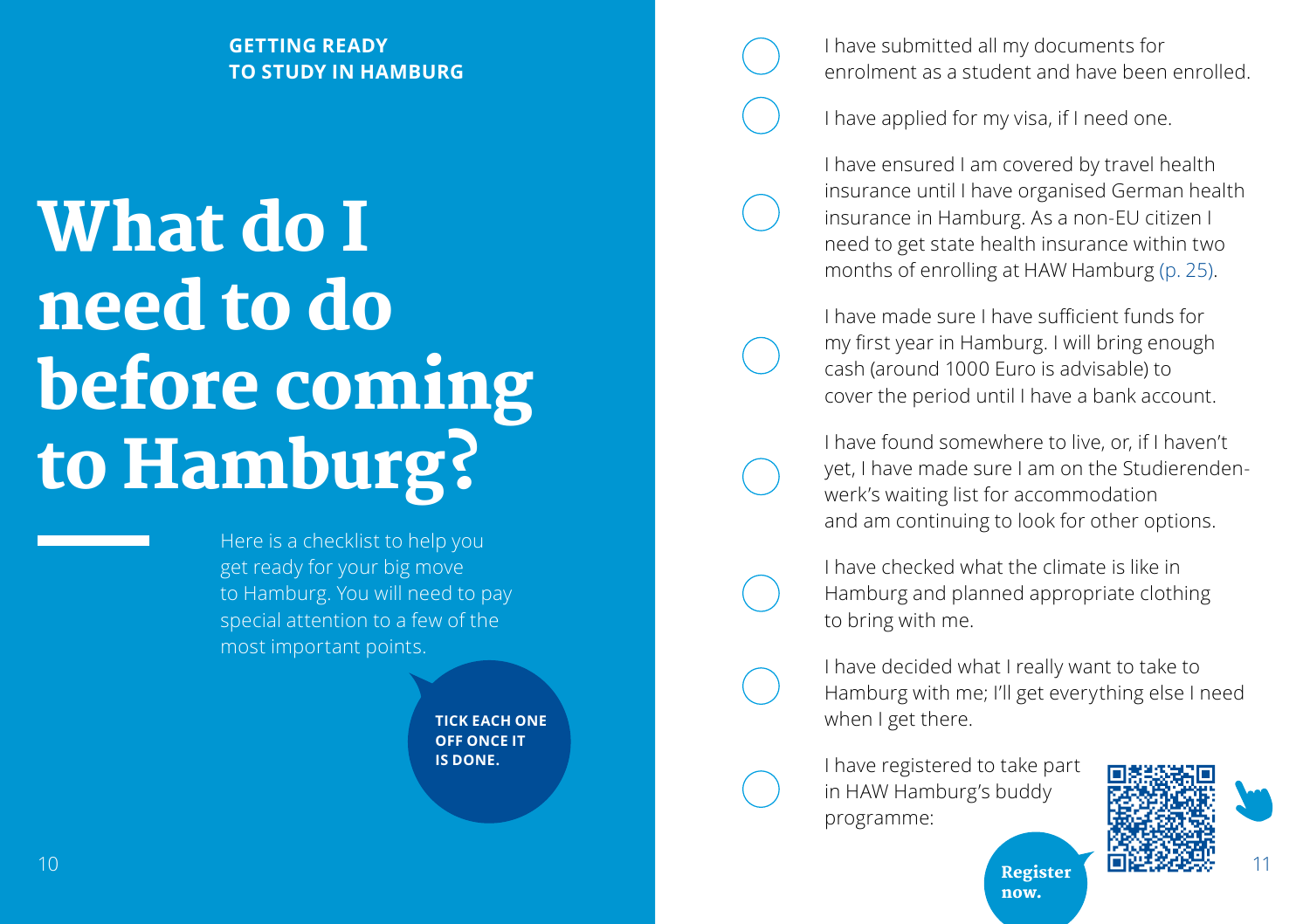#### **YOUR FIRST DAY IN HAMBURG**

Welcome to Hamburg! Good to see you!

# Just arrived. Let's get started!

So here you are at the airport or the railway station. What do you do now? Ideally, your buddy or someone else is there to meet you. If not, you're sure to have already found out all you need to know about getting to your accommodation – right?

Hamburg's public transport system, generally known as HVV, can take you almost anywhere you might need to go. You can enter your starting point and destination at hvv.de or on the HVV app, which will suggest a route. If you have received your semester documents, including your semester ticket, by post, and the ticket is already valid (from either 1 March or 1 September), you won't need to buy tickets for public transport. But if you don't have your semester ticket yet, you absolutely must buy one to travel. Make sure you take note of travel zones and differences in ticket prices!

Remember to let your landlord (or the place you'll be staying at for the first few days or weeks) know when you are arriving, so someone can be around to let you in.

It's a good idea to have a rest after getting to your accommodation, especially if you've had a long journey. You're probably going to be quite excited and maybe nervous, and you're going to have a lot to do over the next few days and weeks. If you're not too tired, why don't you go and have a look around the area or get some groceries in? Remember that the shops are closed on Sundays.

If you haven't received your semester documents yet or you need to sort something out urgently at HAW Hamburg, come to the main campus at Berliner Tor. We're usually available from 9:00 am to 5:00 pm Mondays to Thursdays and from 9:00 am to 3:00 pm on Fridays.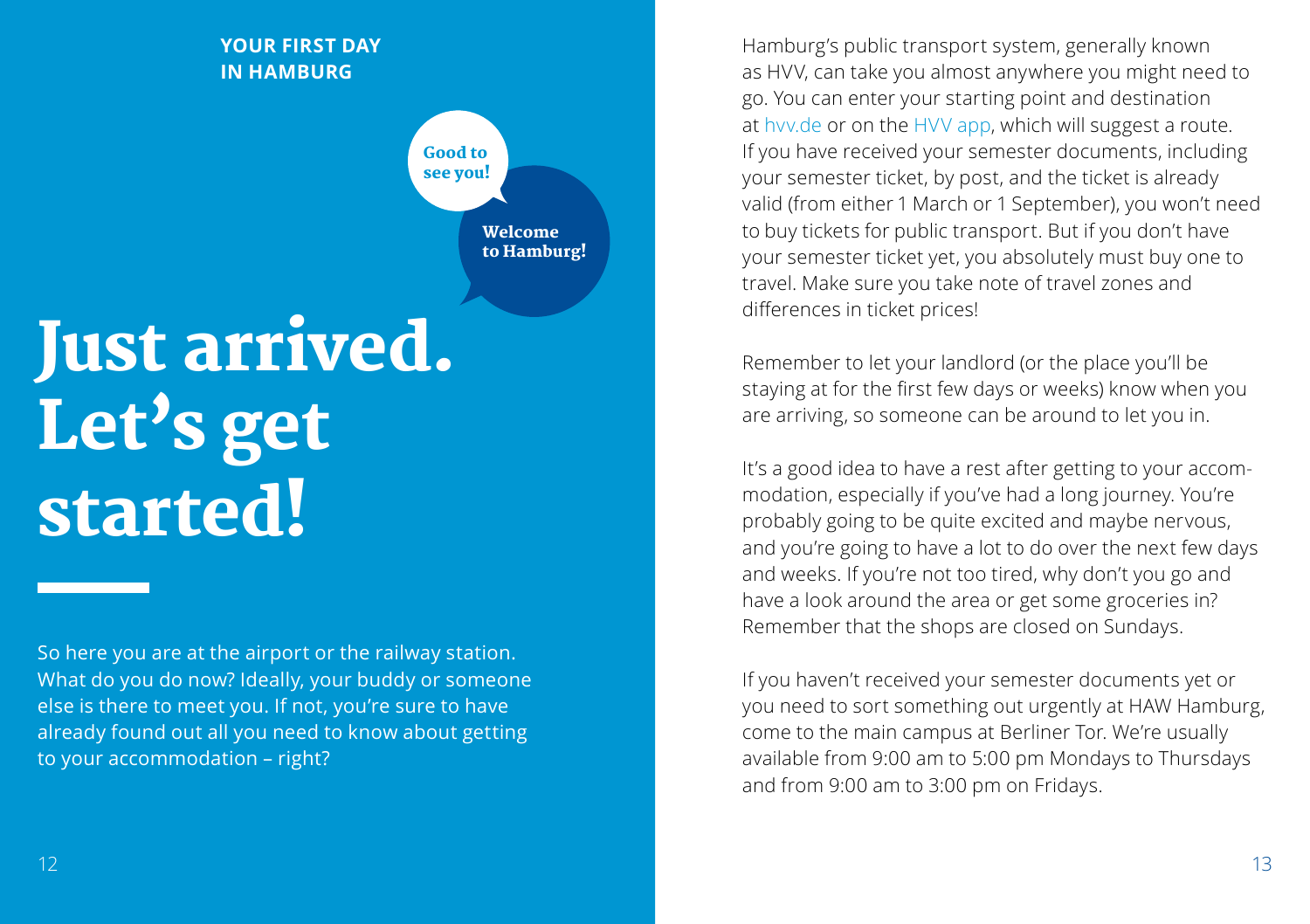# What do I need to do first of all?

The following list tells you the things you need to do – in this order! – in your first couple of weeks in Hamburg so that afterwards you can focus on your studies and having fun.

It may be easier to find accommodation when you're here than to try from your home country. Check your emails regularly, keep an eye on websites such as wg-gesucht.de, and arrange viewings of places you're interested in. There are also Facebook groups that may be helpful. There's more about finding a place to live later on in this guide.

It's very important to find somewhere to live as soon as possible, because you will need to register your address. When you do this, you will be given proof of address Meldebestätigung (p. 17). This is a vital document – you need it to get health insurance, open a bank account or unblock your blocked account, get a phone contract, etc.

It is usual in Germany to pay a lot of your bills (such as rent, insurance, your semester contribution, etc.) via bank transfer, direct debit or standing order. This means you need to open a bank account soon after you arrive (p. 18). The Hamburger Sparkasse (HASPA), Deutsche Bank (especially if you need a blocked account), and other banks in the Cash Group are popular with students.

You need to have adequate health insurance in order to study in Germany. We recommend you join the German state health insurance system (p. 20). Your health insurance status may be subject to checks, particularly if you come to Germany from a non-EU country on a student visa.

If you are a non-EU sitizen you might also need to apply for a residence permit (p. 17).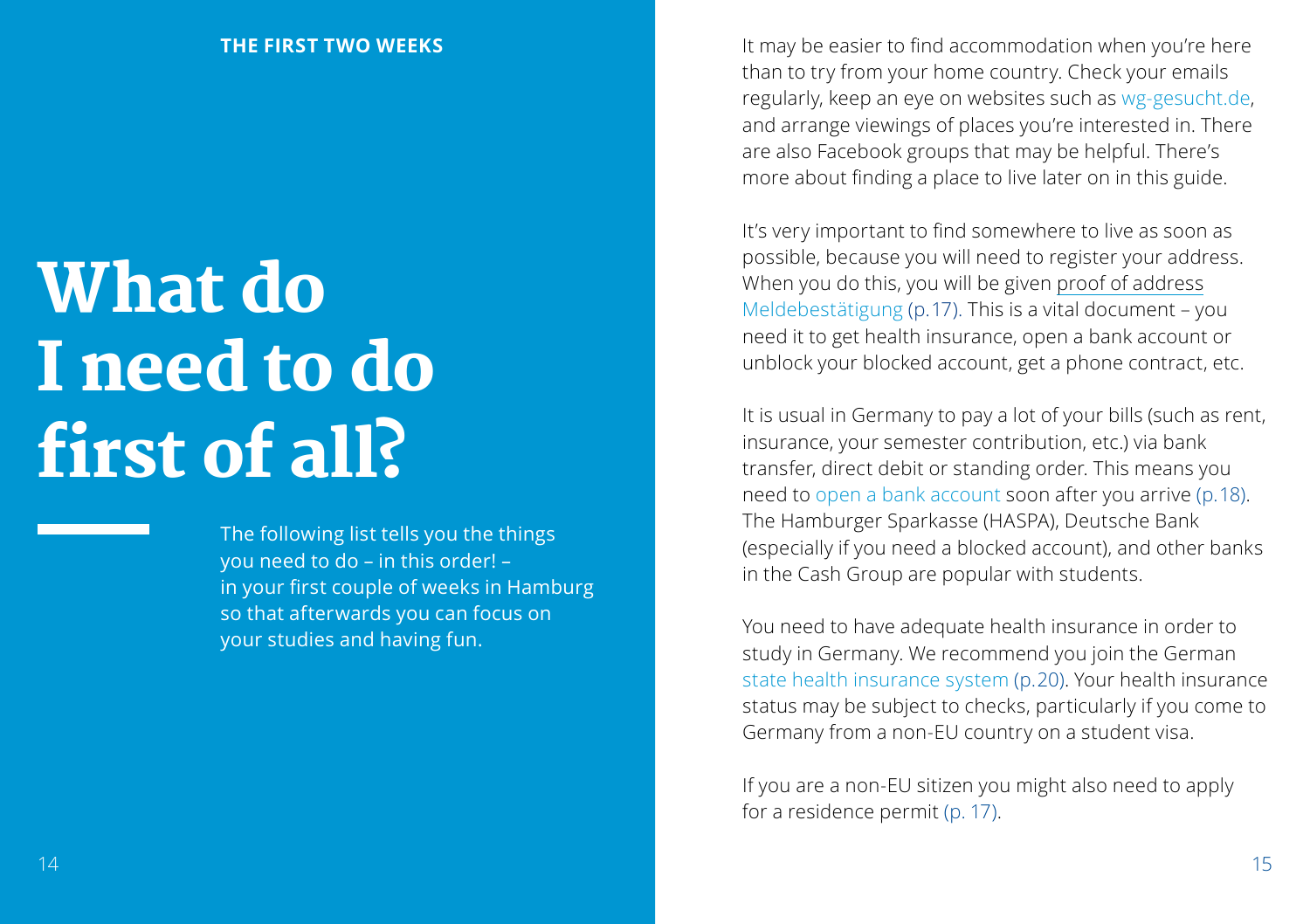#### **WHERE DO I REGISTER MY ADDRESS?**

Everyone who moves to an address in Germany has to register their address with their local Einwohnermeldeamt (literally resident registration office) as soon as possible.

You need to have a fixed address and your landlord has to issue you with confirmation that you are living there (this is called a Wohnungsgeber bestätigung). You will need to make an appointment. Don't forget to take the following documents along:

- Passport or official ID (driving licence doesn't count!)
- Registration form, filled in and signed (see below)
- Wohnungsgeberbestätigung from your landlord
- An administration charge of about 12 Euro

Once you have registered, you can apply for a residence permit, if you need one.



EU citizens only need a valid passport or official ID to be in Germany legally. They have the same rights as German citizens. Non-EU citizens need a residence permit.

To apply, you will need:

- An application form, filled in correctly Your passport
- 
- A biometric photo taken less than 6 months ago
- Your proof of address Meldebestätigung from previous step
- Proof of adequate health insurance
- Proof of enrolment at HAW Hamburg (Immatrikulationsbe scheinigung, which you can down load from the HELIOS system)
- Proof of adequate funds for the duration of your course (at least 830 Euro / month)
- An administration charge of up to 147 Euro

Follow this link and enter your address in Hamburg to find out where your local Einwohnermeldeamt (or customer service centre) is. It will also tell you opening hours and how to get in touch.



You can download all the forms you need here:

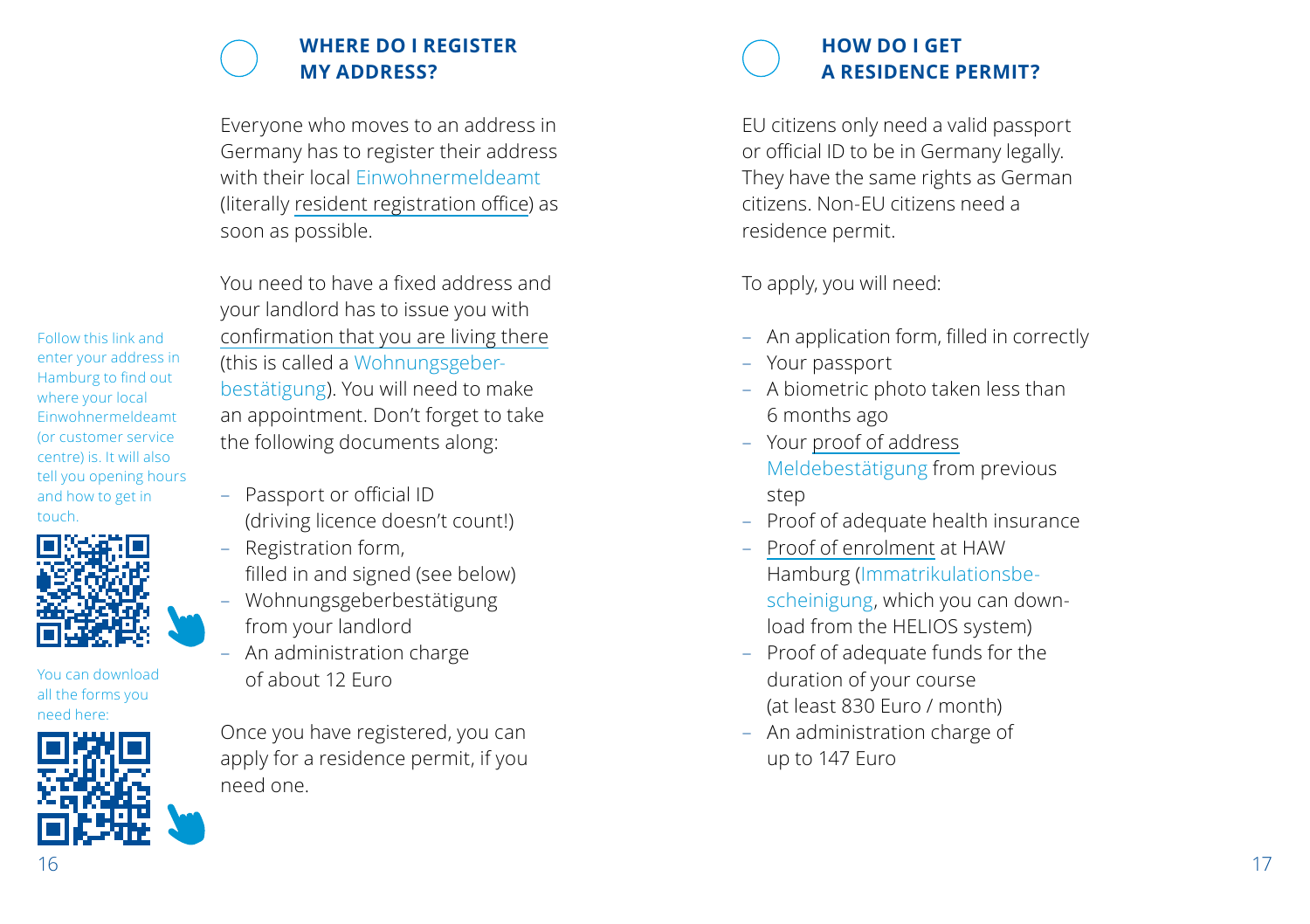#### **WHAT ABOUT OPENING A BANK ACCOUNT?**

We recommend you open a German bank account (current account; in German Girokonto) for your time in Hamburg. It will make it a lot easier and cheaper for you to make payments. To open an account, you will need these documents:

- Your proof of address Meldebestätigung. The bank will need your address too
- Your passport or official ID and, if applicable, your residence permit
- Your student ID and / or your proof of enrolment

#### **CHOOSING A BANK: TIPS AND HINTS**

- Some banks charge a monthly or annual fee for your account.
- It's best to choose a bank with a branch near you, or at least one that's easy to get to.
- You will be issued with a debit card EC-Karte, which can also be used at ATMs, and an IBAN (international account number), which you will need for making payments online. Remember that your EC card will probably not be accepted outside Germany. It's best to have a credit card (such as Visa or Mastercard) with you when visiting other countries.
- The most well-known banks, which also have the most branches, are the Sparkasse (HASPA), Sparda, Postbank, Volksbank, Commerzbank, Hypovereinsbank and Deutsche Bank.
- If your bank is part of the "Cash Group", you can use your EC card free of charge at the ATMs of all participating banks (these include Postbank, Deutsche Bank and Commerzbank). You usually have to pay a fee to use another bank's ATMs.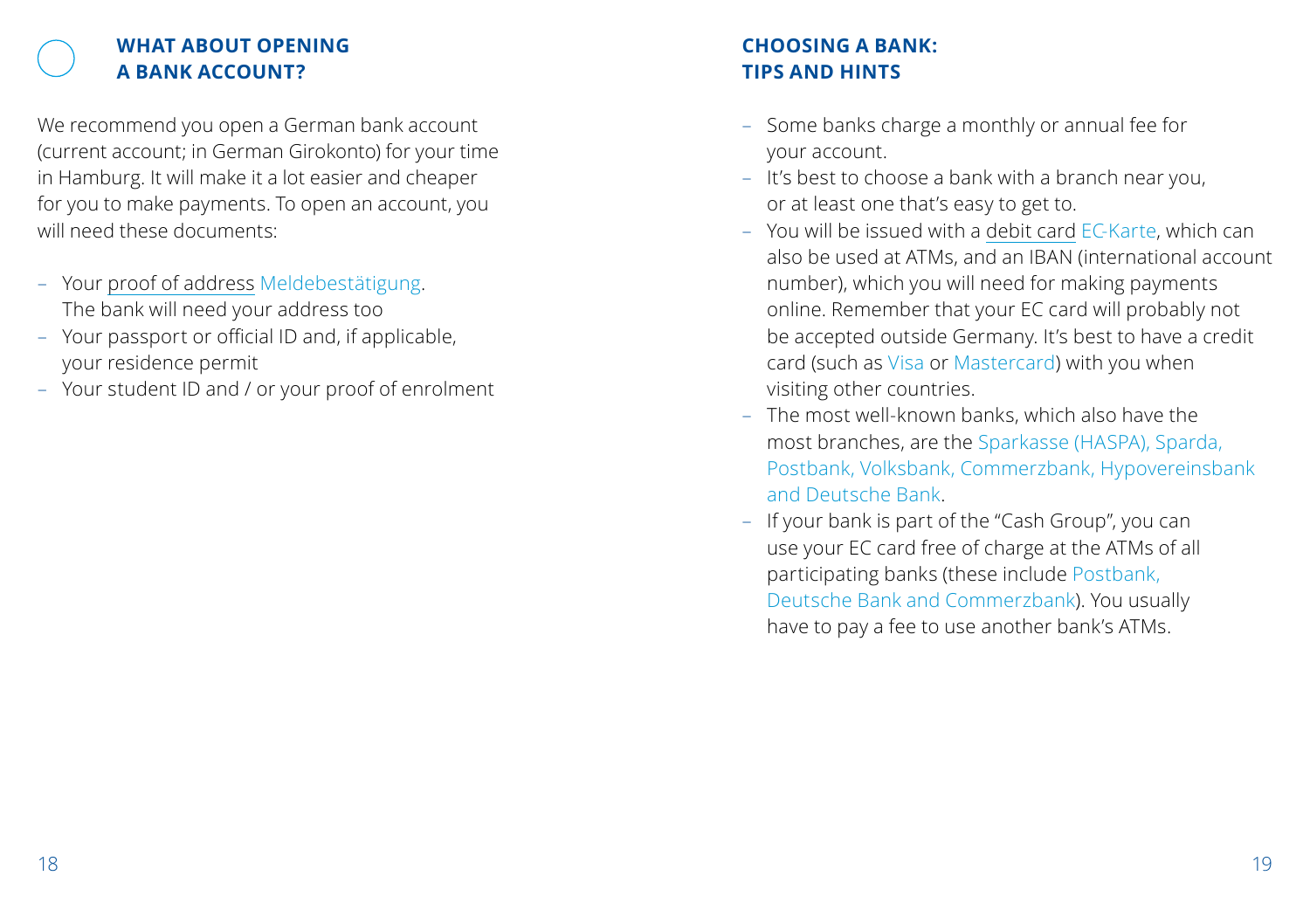#### **WHAT DO I NEED TO KNOW ABOUT HEALTH INSURANCE?**

Everyone who lives, studies or works in Germany is required by law to have adequate health insurance. Sometimes it can be difficult to understand the requirements and regulations.

**WARNING!** It-'s extremely important to pay your monthly health insurance premium on time each month. If you don't pay for more than two months in a row, your insurer may tell HAW Hamburg, which may then deregister you from your course. The loss of your student status invalidates your visa or residence permit and you will have to leave Germany.

Always paying your health insurance premium on time will save you all these difficulties!

Students from EU member states, Norway and Switzerland can continue to be covered by their health insurance from home. They need to make sure they have their EHIC (European Health Insurance Card) with them.

#### **IMPORTANT:**

 $20$  21 **YOU WILL NEED TO SHOW PROOF OF GERMAN HEALTH INSURANCE AT THE STUDENT REGISTRAR'S OFFICE WITHIN TWO MONTHS OF ENROLMENT AT HAW HAMBURG.**

You have to show your EHIC to one of the public health insurance companies (e.g. AOK, TK), get a document called "Befreiungsbescheinigung" from them and submit it our admission's office (Studierendensekretariat) within two months after the enrolment. When you start a job in Germany the employer might require you to register with a German health insurance company.

If you are coming from a non-EU country you must register with a German health insurance company. We recommend you to get a public health insurance as it provides you with the necessary coverage that the university and the foreigner's office require. If you are older than 30 years or have reached your 14th semester you can also choose a private health insurance. In addition, you need a "Befreiungsbescheinigung" document from one of the public health insurance companies. Please mind that not every private health insurance package suffices for that. You should consult with Studierendenwerk (BESI) before you sign a contract.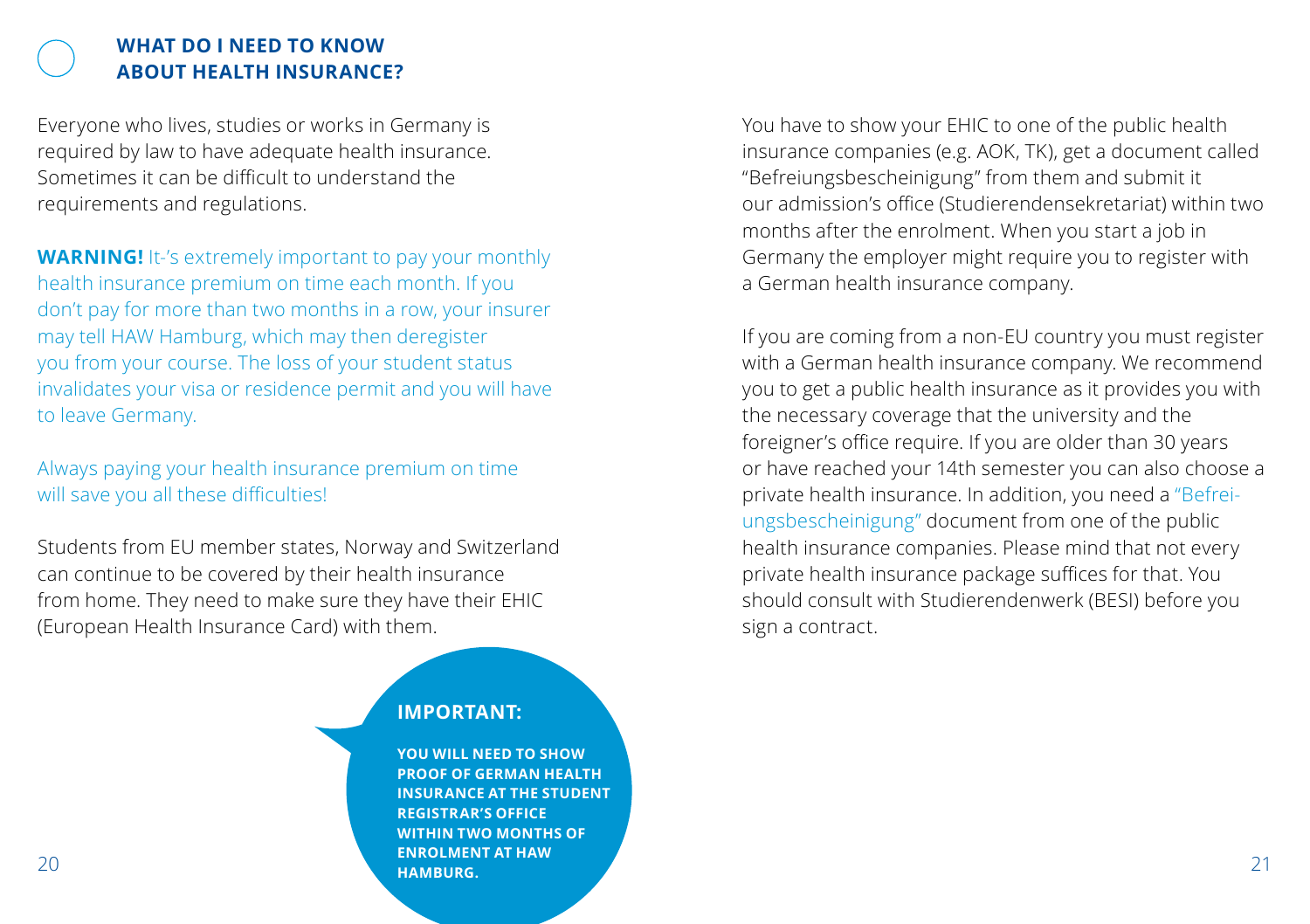#### **STATE OR PRIVATE HEALTH INSURANCE?**

State health insurance gesetzliche Krankenversicherung (GKV): State health insurance providers – two of the biggest are the Techniker Krankenkasse and the AOK – usually provide similar levels of coverage and cost around 90 Euro a month for students under 30 years of age.

The GKV covers all necessary medical treatment and is recognised by HAW Hamburg and the authorities for the purposes of your enrolment / residence permit. Medication prescribed by a doctor is either free or subject to a small charge of around 5 Euro per prescription.

Private health insurance private Krankenversicherung: Some private health insurers offer lower premiums for international students than state providers. Privately insured patients sometimes have an easier time getting an appointment with a specialist. Be aware that private insurance often means you pay for treatment and medication upfront and claim the cost back from your insurer afterwards. If you opt for a private insurer at the beginning of your studies, you may encounter problems changing to the state system later on. It may also be the case that, due to the low premium, your private insurance does not meet the criteria for proof of insurance when enrolling at HAW Hamburg or applying for your residence permit. This could cause you some bureaucratic difficulties. When enrolling at HAW Hamburg or applying for your

residence permit, you should present confirmation Befreiungsbescheinigung from a state health insurance provider to certify that your private insurance policy gives you adequate cover.

You can compare health insurance providers online to get the best deal for you.

When you arrange your health insurance, you will probably need:

- Your passport or official ID
- Your proof of address Meldebestätigung
- Your proof of enrolment Immatrikulationsbescheinigung (you can download it from HELIOS)
- Your bank details, so your insurer can set up a direct debit for your premium

There's more information on state and private health insurance on the Studierendenwerk website here:



If you are unsure about your health insurance or any other matters, contact the HAW Hamburg International Office.

We will be happy to help!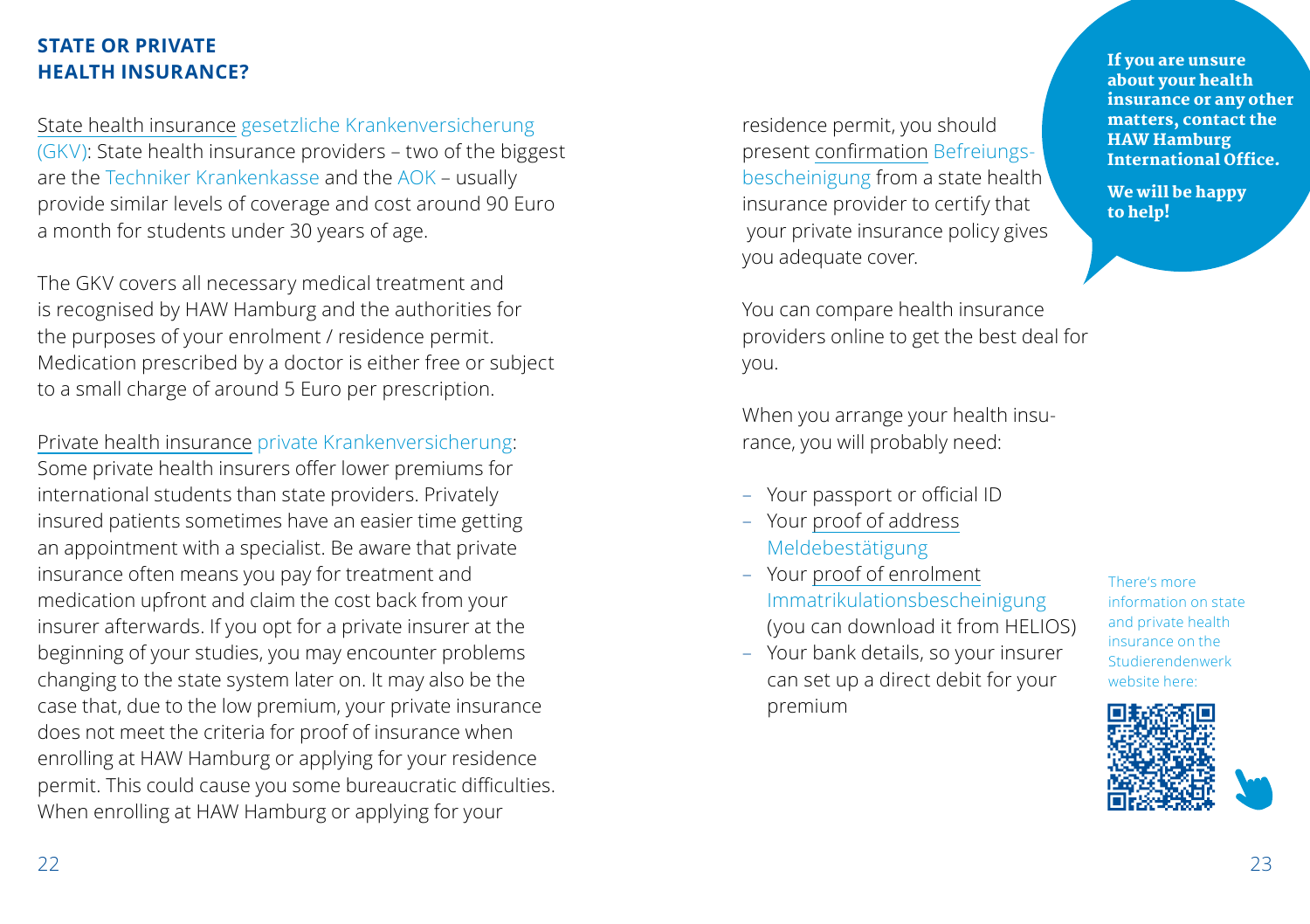#### **ACCOMODATION**

# How do I find a place to live?

We've put together some tips and hints for you to make this important part of your student life in Hamburg easier.

**START LOOKING FOR A PLACE TO STAY AS EARLY AS POSSIBLE! YOU WILL NEED AN ADDRESS FOR YOUR RESIDENCY PERMIT.**

#### **WHY IS IT SO HARD TO FIND GOOD AND AFFORDABLE ACCOMMODATION IN HAMBURG?**

Hamburg is Germany's second-largest city and among those with the highest average cost of living. Many people come to Hamburg for the good job opportunities it offers, with its many large companies, and the high quality of life you'll find here. Hamburg has seven public higher education institutions and a number of private ones.

There are ten times as many students in the city as there are rooms in student halls of residence (Studentenwohnheim). It's hard to build new halls because land for building on is extremely expensive in Hamburg. Like most universities in Germany, HAW Hamburg doesn't have any halls of its own. All these factors mean finding suitable and affordable accommodation in Hamburg is a challenge.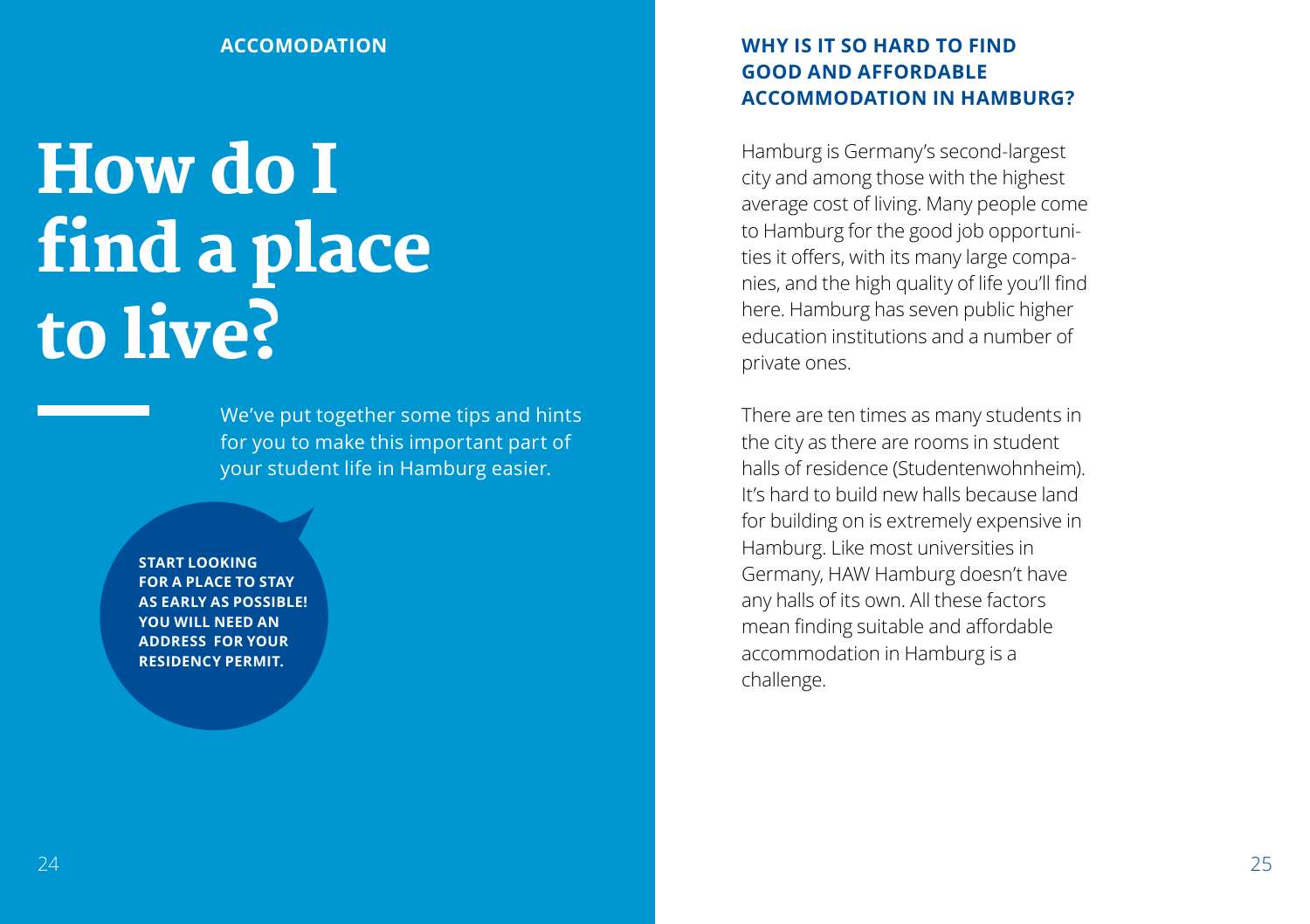#### **ESSENTIAL TIPS FOR FINDING A PLACE TO LIVE**

You will find some tips and tricks on our website:



Start looking here!

1. Start looking as early as possible!

2. If you know people in Hamburg, ask them first if they know of anything. This is one of the best ways of finding student accommodation.

3. Check all the usual sources of information at least once a day – the various accommodation websites, Facebook groups, your emails, and notices in the Mensa and around campus.

4. If you see an apartment or room that could be right for you, don't just write 'Hello, I'm interested in the room/flat.' If you want to be in with a chance, you'll need to introduce yourself properly and make a good impression. Say who you are, where you come from and what subject you're studying. Especially if you're applying for a room in a flatshare (WG – see below), add a little bit about what kind of person you are – your hobbies and interests. Don't write too

much, but try to make what you write convincing to the other person/people – so they'll think you'd be a good flatmate. If you're not applying to join a student flatshare, you should also send your CV. Landlords often get a lot of emails, especially when they have a property to offer, so don't take it personally if they don't reply. If there's a phone number, call instead (or ask a friend who speaks German to call on your behalf).

5. If you're really struggling to find accommodation, contact the International Office and ask for help.



More infos about the Studierendenwerk:

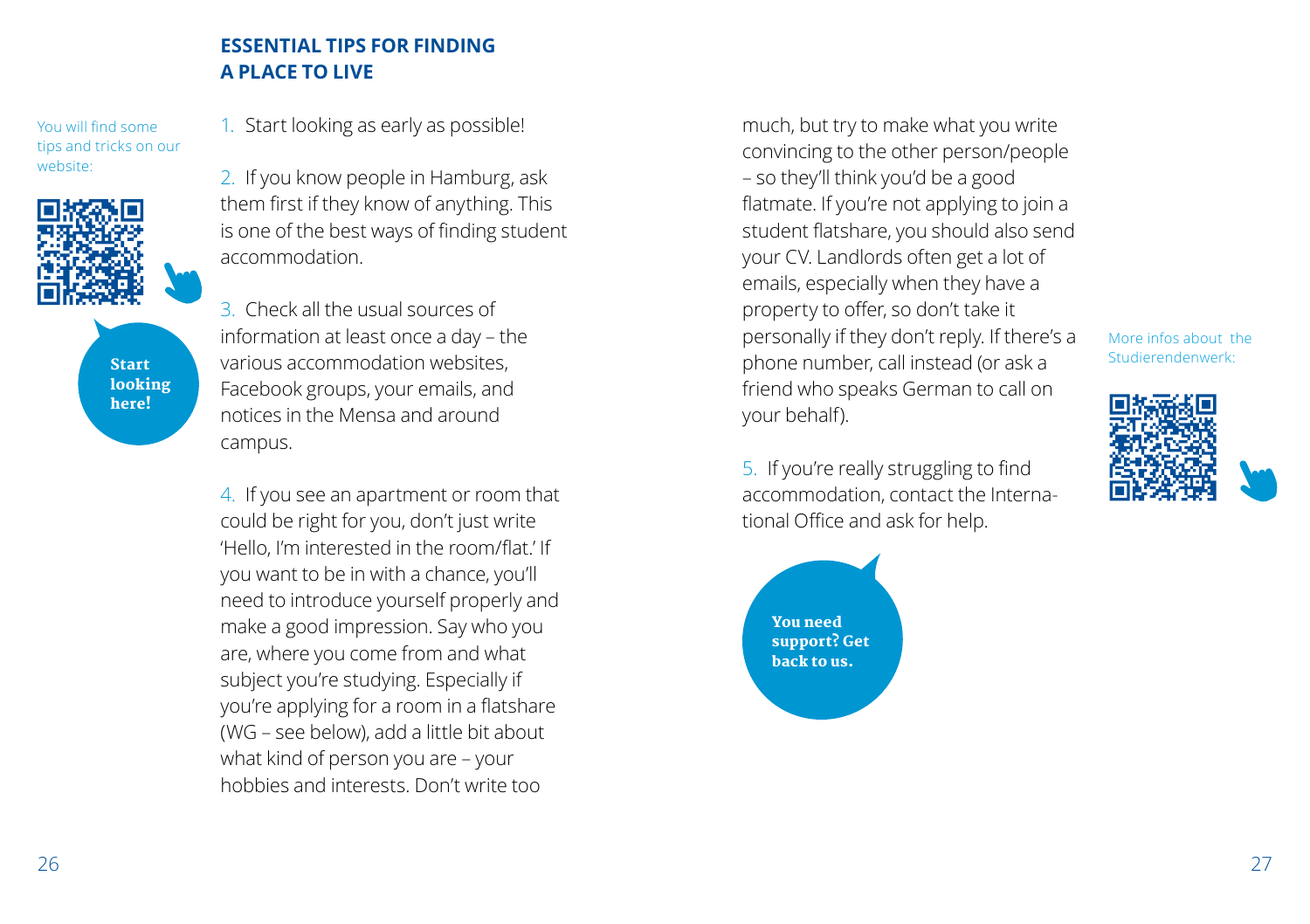#### **COMPARING DIFFERENT STUDENT RESIDENCE HALLS**

| <b>TYPE OF HALL</b>                                 | <b>ADVANTAGES (+)</b>                                                                                  | <b>DRAWBACKS (-)</b>                               |
|-----------------------------------------------------|--------------------------------------------------------------------------------------------------------|----------------------------------------------------|
| <b>PUBLICLY RUN</b>                                 | Affordable<br>(250-350 Euro/month)                                                                     | It can be difficult to<br>get a room               |
| Studierendenwerk                                    | Often close to campus                                                                                  | Shared bathrooms,<br>kitchens and WC<br>facilities |
|                                                     | Lots of opportunities to<br>socialise with other                                                       |                                                    |
|                                                     | students                                                                                               | There can be a lack of<br>privacy                  |
| <b>RUN BY OTHER</b><br><b>ORGANISATIONS</b>         | Generally affordable                                                                                   | Long waiting lists                                 |
|                                                     | Lots of opportunities to<br>socialise with other<br>students                                           | Sometimes the<br>facilities are not very<br>good   |
| <b>PRIVATELY RUN</b>                                | Up-to-date facilities                                                                                  | <b>Expensive</b><br>(>500 Euro/month)              |
| <b>Smartments</b><br><b>Student Lodge</b><br>Stuart | Centrally located or<br>with very good transport<br>links                                              |                                                    |
|                                                     | The rooms usually have<br>an en-suite bathroom<br>and sometimes<br>you'll have your own<br>kitchenette |                                                    |
|                                                     | Apply for a place<br>at Studierendenwerk                                                               | Halls run by other<br>Organisatons:                |

[here:](https://en.studierendenwerk-hamburg.de/studierendenwerk/en/wohnen/online_application/) 



#### **APPLYING FOR A STUDIERENDENWERK ROOM**

As well as running halls of residence, Studierendenwerk Hamburg provides advisory services for socio-economic and financial issues students may face. They can help you with a lot of matters related to student life in Hamburg. We strongly recommend you register your interest in a room in Studieren denwerk halls, even though you may have to wait up to two semesters to get one. After registering, you'll need to confirm regularly that you're still interested in a room; otherwise you'll be taken off the list. Make sure you check the email address you registered with regularly. If you're offered a room, respond quickly – if you don't, someo ne else will get there before you.

When you register, select all halls and not just the ones closest to your campus. Your chances will be much higher that way. It's better to have a cheap room you found quickly, even if it's a bit far away from campus or the centre of town, than to not find anywhere to live at all.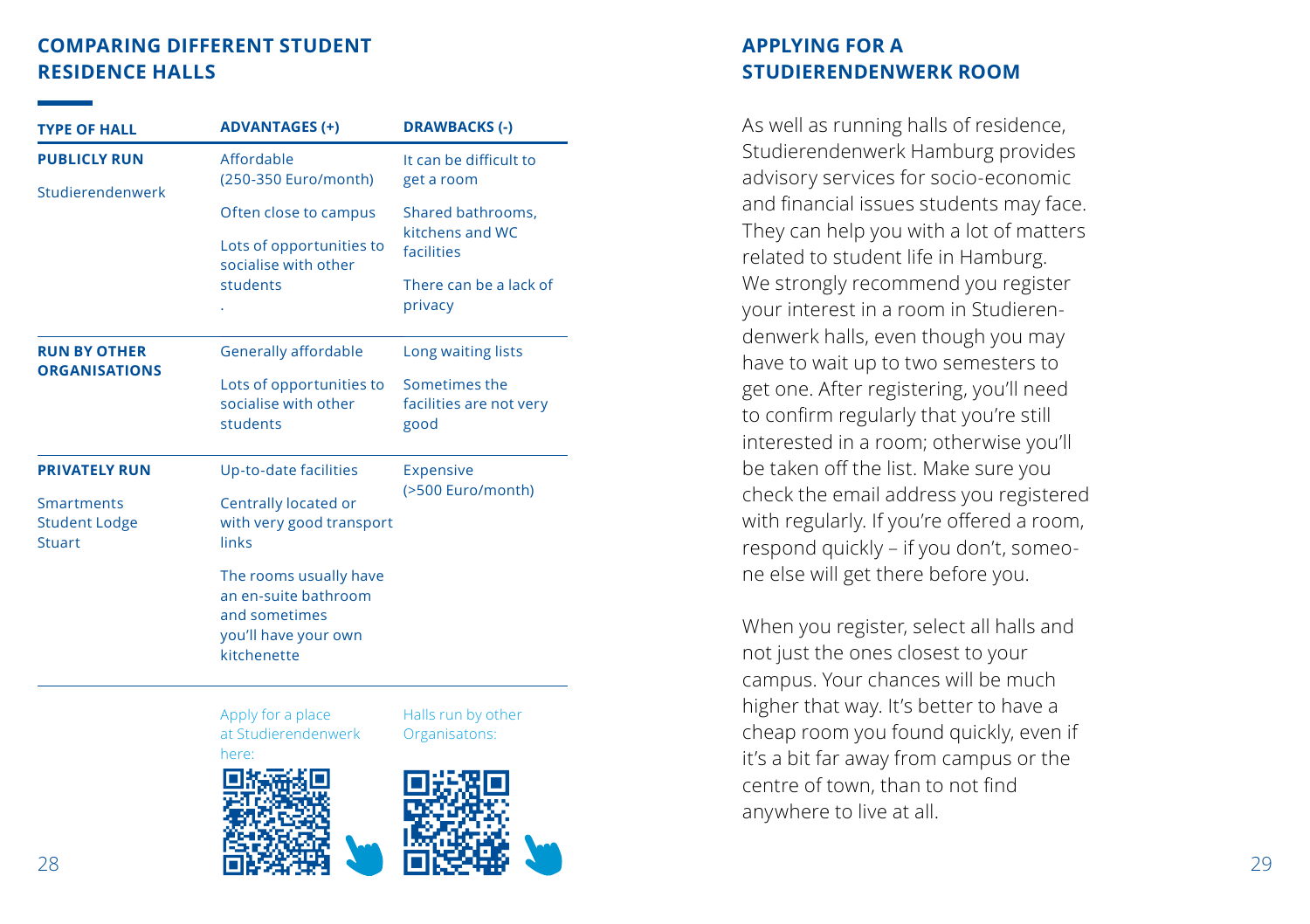It's normal in Hamburg to have a commute of up to an hour to campus or work. You can always look around for alternative options later on.

The Studierendenwerk allocates about 50 % of its rooms to international students. However, because demand is so high, it's fairly unlikely that you will be offered a room right away.

Rooms are not allocated in order of registration of interest or to those at the top of the waiting list. Gender, nationality and a few other characteristics are much more important criteria, because the Studierendenwerk places considerable value on diversity in its halls.

Register here for short-term room lets at the Studierendenwerk!



30 **PERMANENT PLACE TO LIVE THE RESIDENCE OF A SET OF A SET OF A SET OF A SET OF A SET OF A SET OF A SET OF A SET OF A SET OF A SET OF A SET OF A SET OF A SET OF A SET OF A SET OF A SET OF A SET OF A SET OF A SET OF A SET THE STUDIERENDENWERK ALSO OFFERS SHORT-TERM ROOM LETS, WHICH CAN HELP TAKE THE PRESSURE OFF YOU WHEN IT COMES TO FINDING A MORE PERMANENT PLACE TO LIVE**

#### **LIVING IN A FLATSHARE (WG) OR YOUR OWN APARTMENT**

WG stands for Wohngemeinschaft, which basically means several people sharing a flat/apartment. Usually, everyone has their own study-bedroom (people in Germany put a lot of emphasis on privacy and private space), and share the bathroom, kitchen and, if there is one, the living room. A lot of students choose to live in a WG because it's relatively affordable and easy. Some WGs are what Germans call Zweck-WGs, which means that the flatmates just share their living space, but don't socialise or hang out together. Other WGs expect all flatmates to spend time socialising together (for example, cooking and eating dinner together from time to time, playing board games, going out or doing leisure activities together). This is just one of the reasons why it's really important to make a good impression when you express an interest in a room.

Some useful accommodation websites are:





For finding a sublet



Overview of rental accommodation websites:

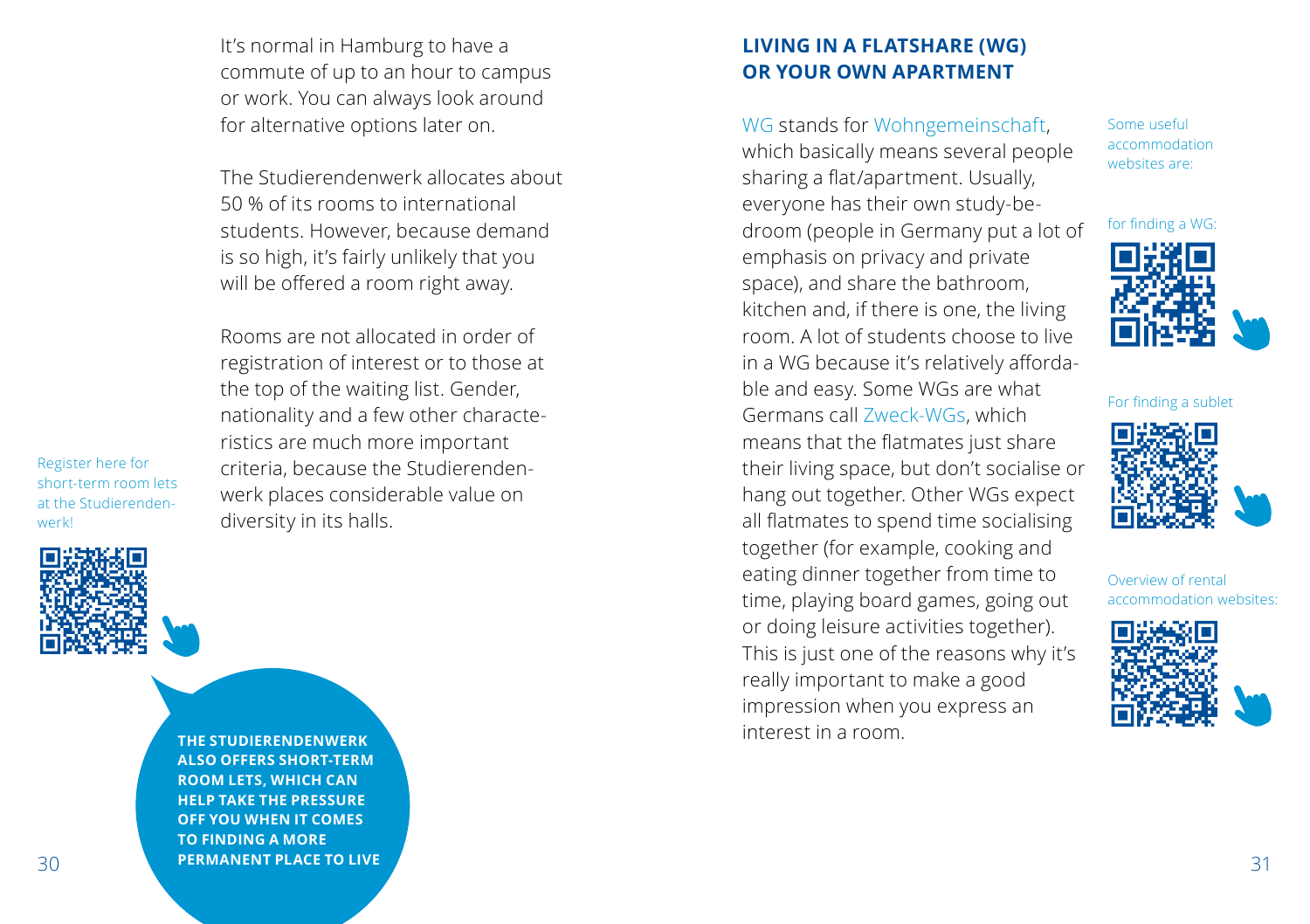You could also start your own WG, for which you need a suitable apartment whose landlord is happy for you to have a WG in it.

It's nice to have an apartment of your own, but this is the most expensive option. If you have children, you will probably choose this way of living.

#### **HOW MUCH WILL ALL THIS COST?**

Monthly rents of 300-350 Euro are cheap for Hamburg. If your Nebenkos ten (heating, utilities) aren't included in your rent, you'll need to add on another 50-80 Euro per month. You may also have to pay an additional charge for internet access (around 20 Euro per month). Don't forget the TV and radio licence fee (17.50 Euro per month, or less if you are sharing it with others). You'll also need money for your security deposit, which is usually 2-3 months' rent. You'll get it back when you move out leaving everything as it should be.

 $32$  33 **BE CAREFUL! IF IN DOUPT, ASK US FIRST.**

#### **DOS AND DON'TS**

If you find a place to live – take it! Hamburg is no place to be choosy. Even if the accommodation is a long way from town/campus or not in a great state, it's better to have a roof over your head and carry on looking for an alternative from there.

Never transfer money to a prospective landlord without having signed a rental agreement first! Sadly, fraud with supposed apartments to rent is not unusual in Hamburg. Be careful and be suspicious – if an accommodation ad seems too good to be true (central but cheap), it probably is. If you're asked to transfer money upfront using Western Union or a similar service, you should take this as a sign that something's wrong. These money transfer services are used very rarely in Germany. If you have any doubts about an offer of accommodation, come and speak to someone in the International Office, who will check it for you.

Make sure you read and understand your rental agreement (Mietvertrag) properly! Most rental agreements are written in quite complex 'legalese' that isn't always easy to under stand. Get a German-speaking friend to help you. If you don't know anyone to ask, come and see us at the International Office.

Don't download things illegally! Torrenting and breaches of copyright are subject to heavy fines in Germany.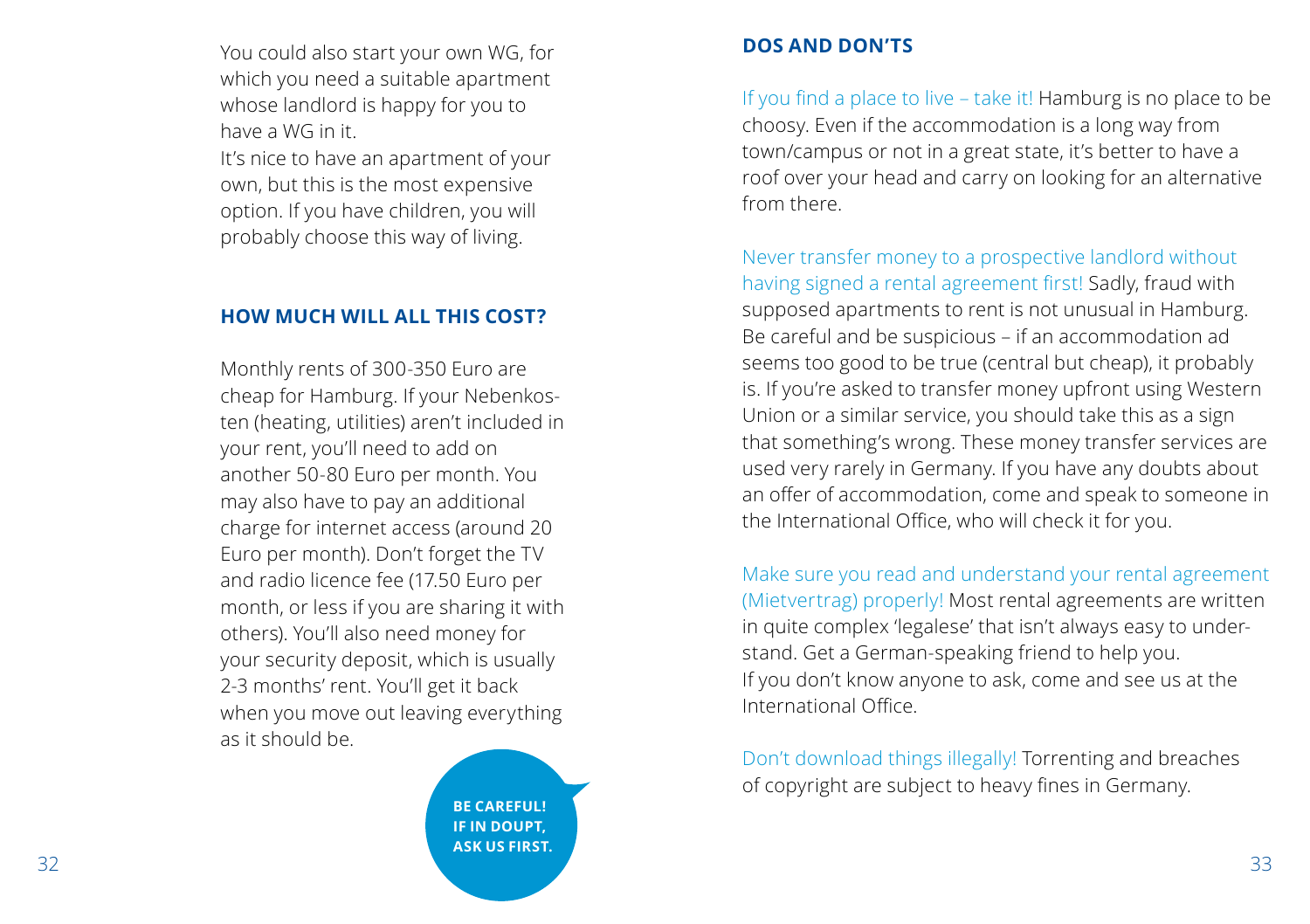# Discover new perspectives.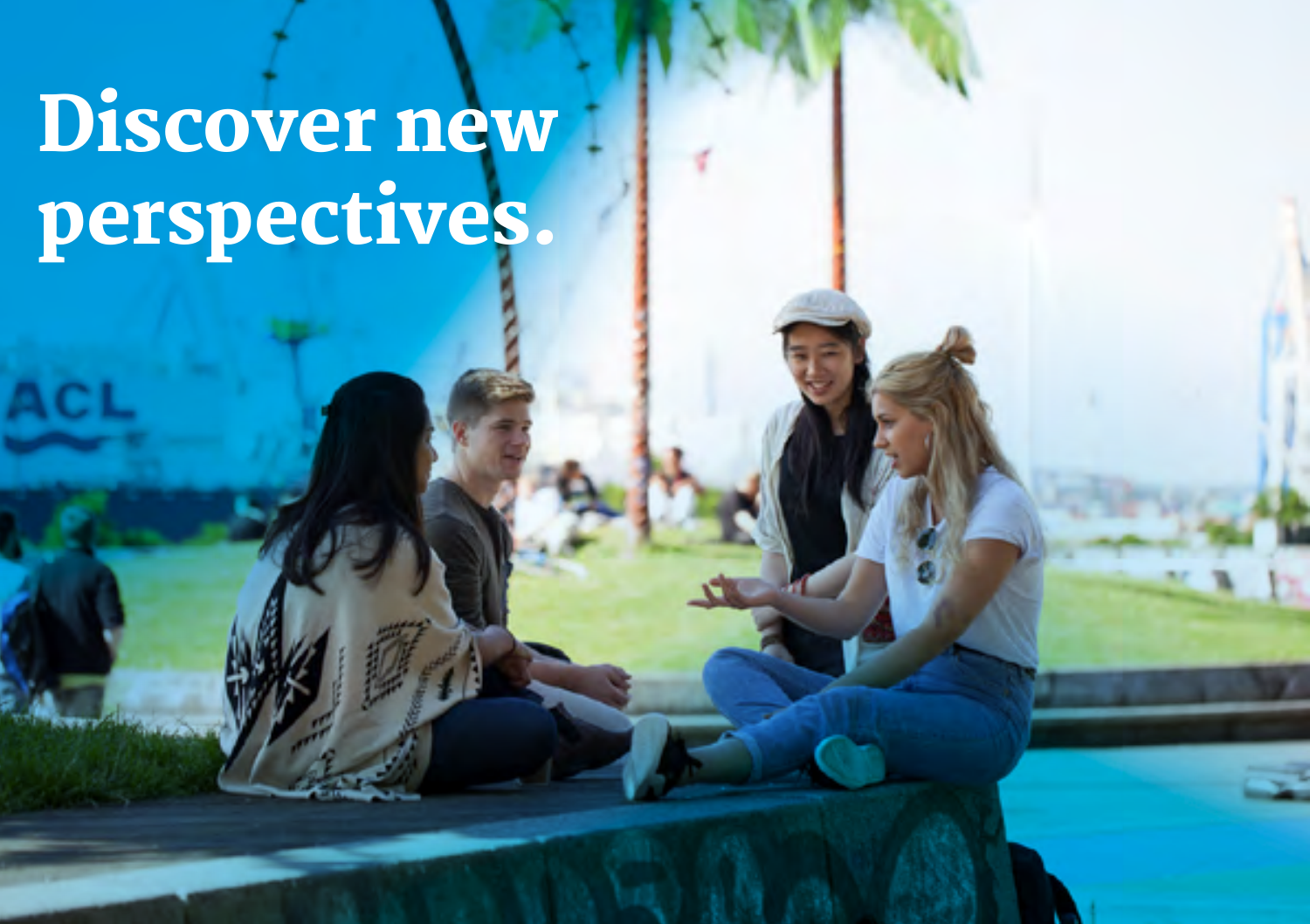#### **GETTING STARTED WITH YOUR STUDIES**

## How can I get ready for my first semester?

You've now cleared all the bureaucratic hurdles and completed all your necessary tasks and arrangements. Well done! Time to turn your attention to your impending degree course. You're bound to be wondering when classes get going and how you'll organise your timetable.

Don't worry – HAW Hamburg organises induction weeks and international "Welcome Weeks" so you can find out everything you need to know.

**STILL, DON'T FORGET TO STAY IN THE LOOP BY CHECKING YOUR PERSONAL AND HAW EMAILS EVERY DAY ...**

**... AND DROPPING BY YOUR DEPARTMENT WEBSITE ON A REGULAR BASIS.** 

#### **WELCOME WEEK**

Each semester, the International Office puts on an international Welcome Week. It usually takes place at the beginning of March and the beginning of September and includes meetings for information and getting to know other students, a scavenger hunt in the streets of Hamburg, a grand international Welcome Dinner, weBuddy events and much more besides.

The Welcome Week gives you lots of opportunities to meet other students and find your feet at HAW Hamburg and in the city.

#### **OE WEEK**

OE stands for Orientierungseinheit, literally "orientation unit", and is the name for the first week of the teaching semester. It usually takes place in the week after the Welcome Week.

Various preparatory events such as ice-breaker games, talks from professors, presentations from committees and tours of your faculty will help you settle in. You will also find out about how the semester is structured, learn how to register for exams, and gain important information for your degree course.

36 37 **THE OE WEEK ISN'T OPTIONAL – YOU NEED TO BE THERE AND PAY CLOSE ATTENTION, OR YOU COULD MISS OUT ON THINGS YOU NEED TO KNOW.**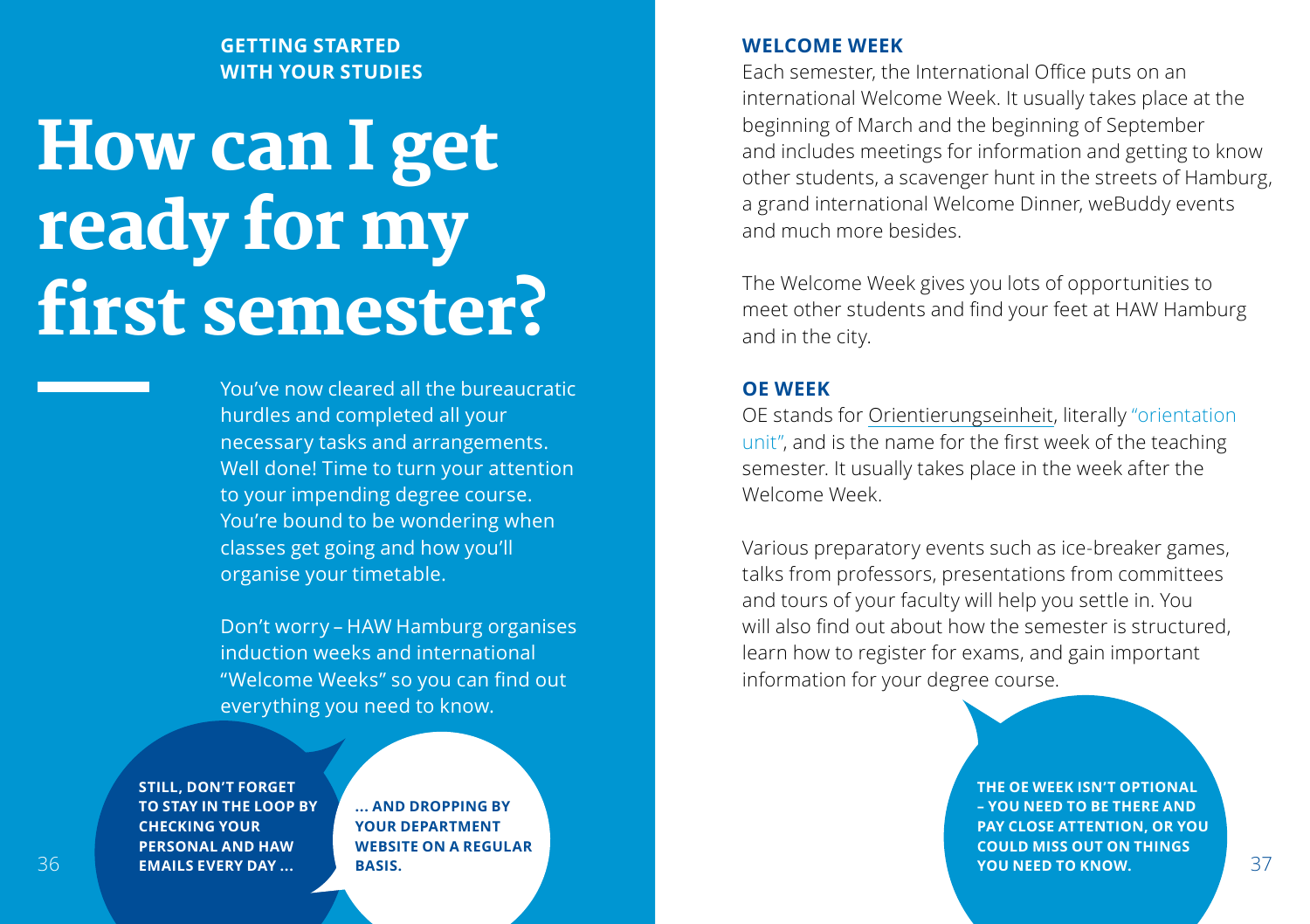#### **TEACHING BEGINS**

Courses commence after the OE. You may be given a project or task to work on right at the beginning. Be aware that some courses and laboratory practicals may require you to register in advance to get a place.

#### **MAKE A PLAN**

Things get going quickly, with lots of material taught from day one. It's easy to lose track and struggle to keep on top of things.

Make sure you plan your time and studies carefully. You may want to consider highlighting deadlines on your calendar or in your diary, reserving specific revision times for particular subjects and making to-do lists. Find out what works for you and use it – there's your recipe for a structured and stress-free semester.

#### **WHAT IF I STRUGGLE?**

If you find you're not managing on your own and need some support, there are plenty of people you can turn to.





– Team Studieneinstieg (TSE): Many of our Bachelor's degree programmes run sessions for first-semester students in which more advanced students give tips and advice on revision and managing your studies.

- Subject-specific sessions Fachtutorien: A number of our degree courses provide catch-up and revision sessions led by more advanced students.
- Zentrale Studienberatung (ZSB): Our colleagues at our student advice and support centre can provide general assistance around your studies as well as counselling services and run workshops on learning and revision techniques, presenting with confidence, handling exam stress and other issues commonly facing students.
- Subject-specific advisors Studienfachberater: Every degree course has a professor responsible for advising students on how to combine subjects, staggered entry onto a course, how to catch up when you've fallen behind your plan, and similar matters.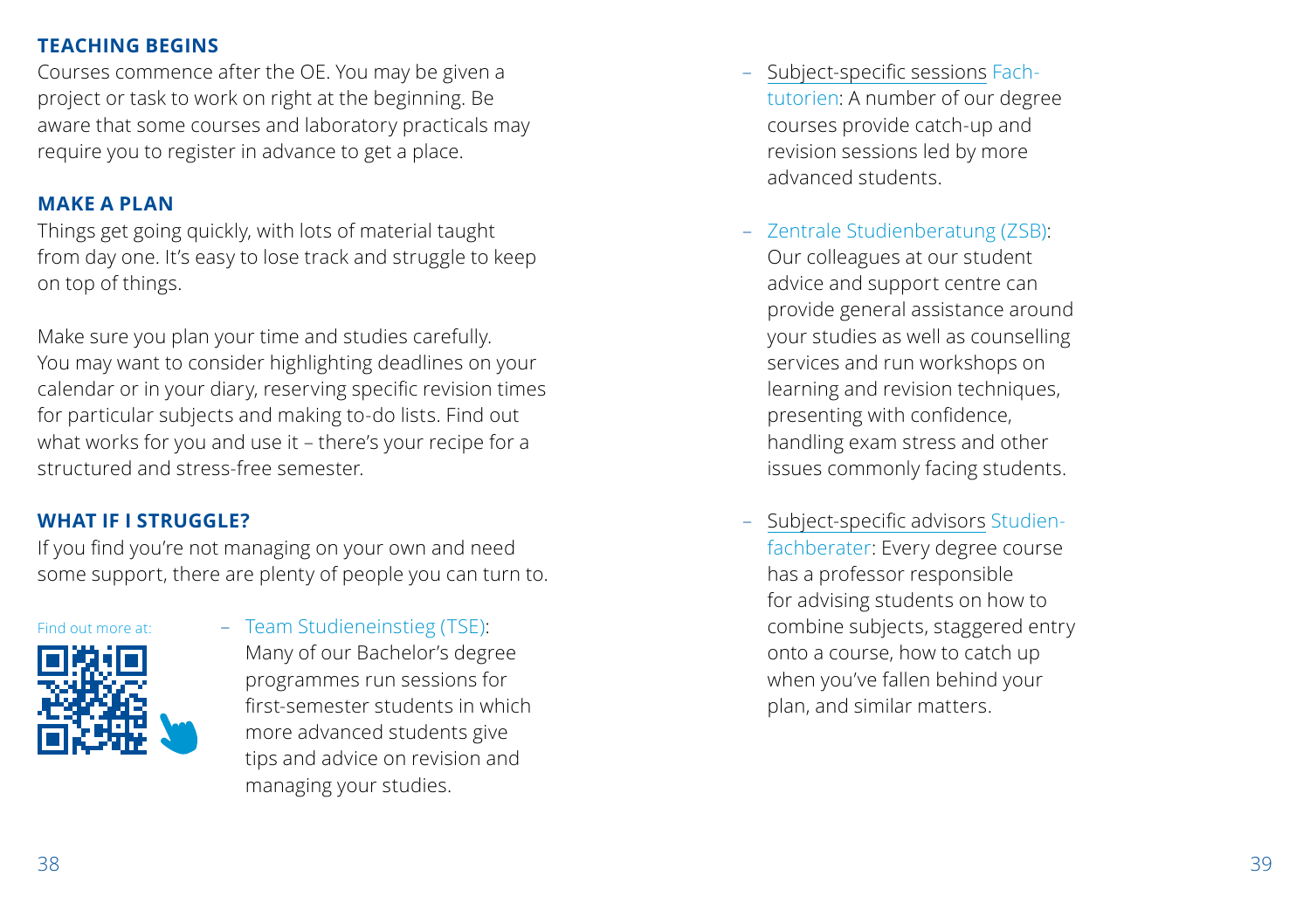#### **OVERARCHING COMPETENCIES**

HAW Hamburg offers support with building and consolidating your general and interpersonal skills:

> – The mission of HAW Hamburg's CareerService is to boost your employability. It offers a range of workshops on subjects such as project management and computing, seminars featuring talks from successful people in a range of careers, other relevant activities, and advice and support services such as coaching around job applications. There are special sessions for international students on issues such as applying for jobs in German, pronunciation for non-native speakers and academic writing in German.

– Language courses are on offer at HAW Hamburg during teaching semesters so you can improve your German or learn another language altogether. HAW Hamburg works with the local public adult education provider Volkshochschule to deliver a range of language courses at various levels. Courses usually take place in the evenings, after lectures, and HAW Hamburg may cover part of the cost.

You will get an email with more information at the beginning of each semester.

– Come and hang out at the HAWeltweit Kulturcafé. This is a weekly session after lectures for you to meet up with other students, play board games, discuss whatever interests you and practise different languages.

You can find the dates for each semester at:



Check the Career Service's website for info and course / session dates.

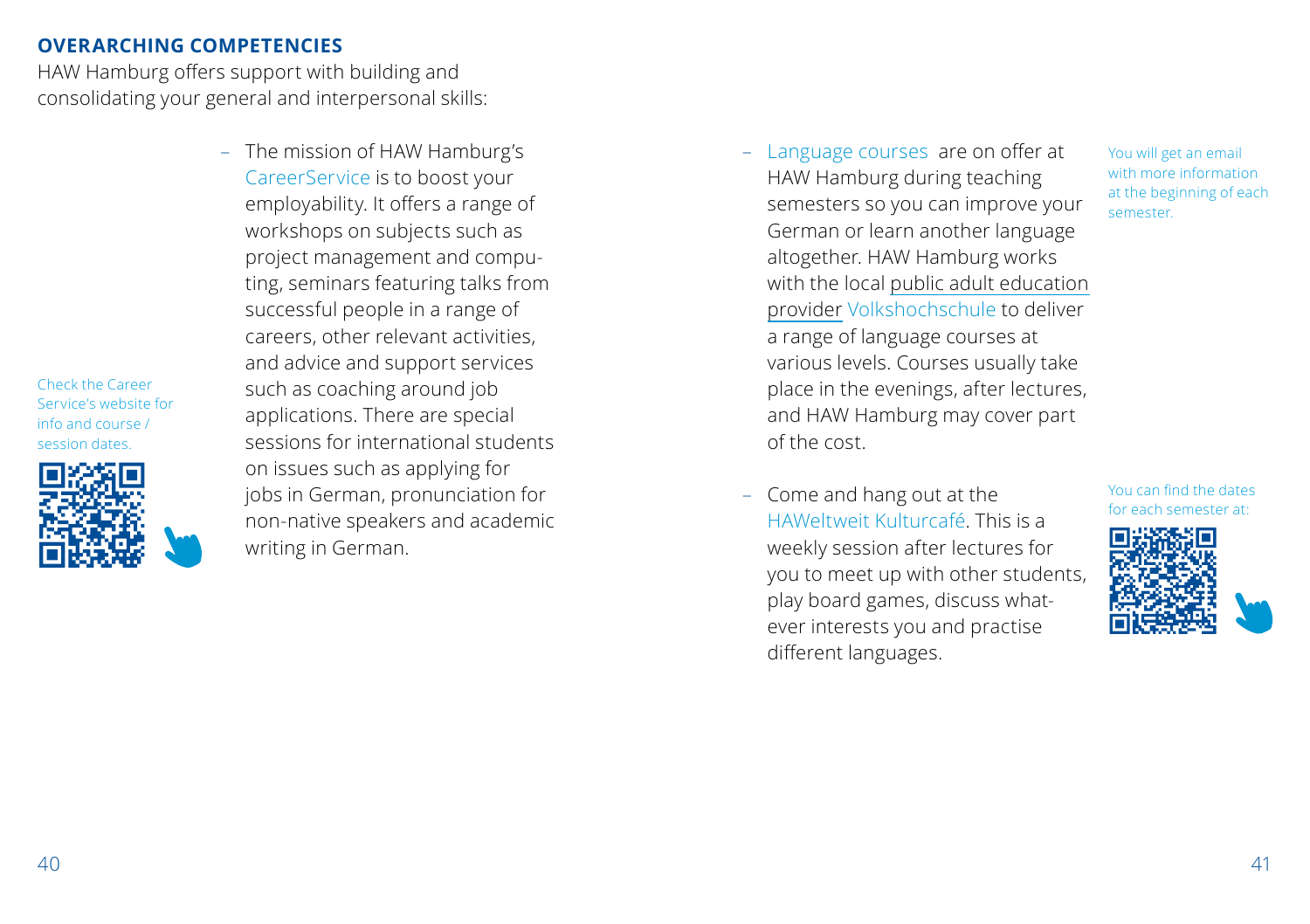

- signed to encourage HAW Hamburg students from different cultures to get together and interact. The "buddies", experienced students, support international students just commencing their courses and help them settle in. Each semester, a range of events, such as trips out, cookery evenings, bowling sessions and presentations about different countries and cultures, gives international students and buddies a space to socialise and learn about one another. Come and get involved – join our events, give a presentation on your country and culture, and maybe, later on, become a buddy yourself.
- Why not destress with some sport and exercise? Hochschulsport, the university sports association, and Hamburg's biggest amateur sports club SportSpass run a huge range of affordable sporting activities. Go to their websites to find out more.



Hochschulsport



**SportSpass** 

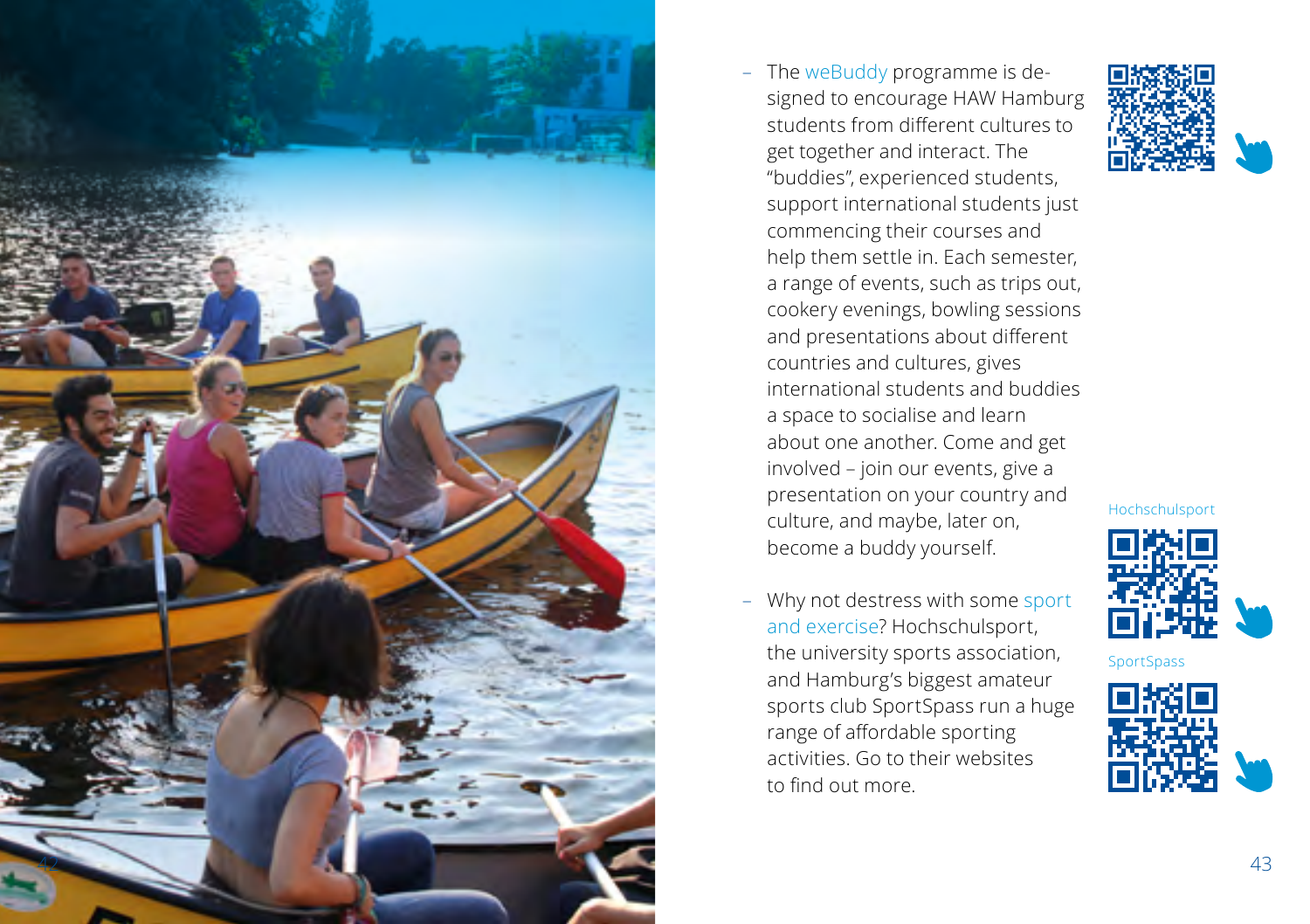# How can I navigate my studies?

#### **HOW CAN I MANAGE MY STUDIES AT HAW HAMBURG?**

#### **MYHAW**

myHAW is an online system which gives you 24/7 access to important documents related to your degree, such as your proof of enrolment and your current grade overview. Some degree courses also use myHAW for exam registration.

#### **TAN LISTS**

Some departments use TANs (authentication numbers) for registering for and withdrawing from exams. You can get a TAN list from the Infothek.

#### **INTERNATIONAL OFFICE**

The HAW Hamburg International Office looks after international students enrolled at HAW Hamburg. We organise all sorts of events, award scholarships, and are happy to give advice and support where needed.

44 45 don't suffer in silence – If you're confused or having a tough time, come and see us!



**HAW HAMBURG INFOTHEK** Stiftstraße 69 20099 Hamburg, ground floor

#### **HAW HAMBURG INTERNATIONAL OFFICE**

Stiftstraße 69, room 233 20099 Hamburg

+49 40 428 75 98 34

support\_incomings@ haw-hamburg.de

We are available for one-to-one advice and support: Mon–Tues 11 a.m.–1 p.m., Thurs 2–5 p.m.

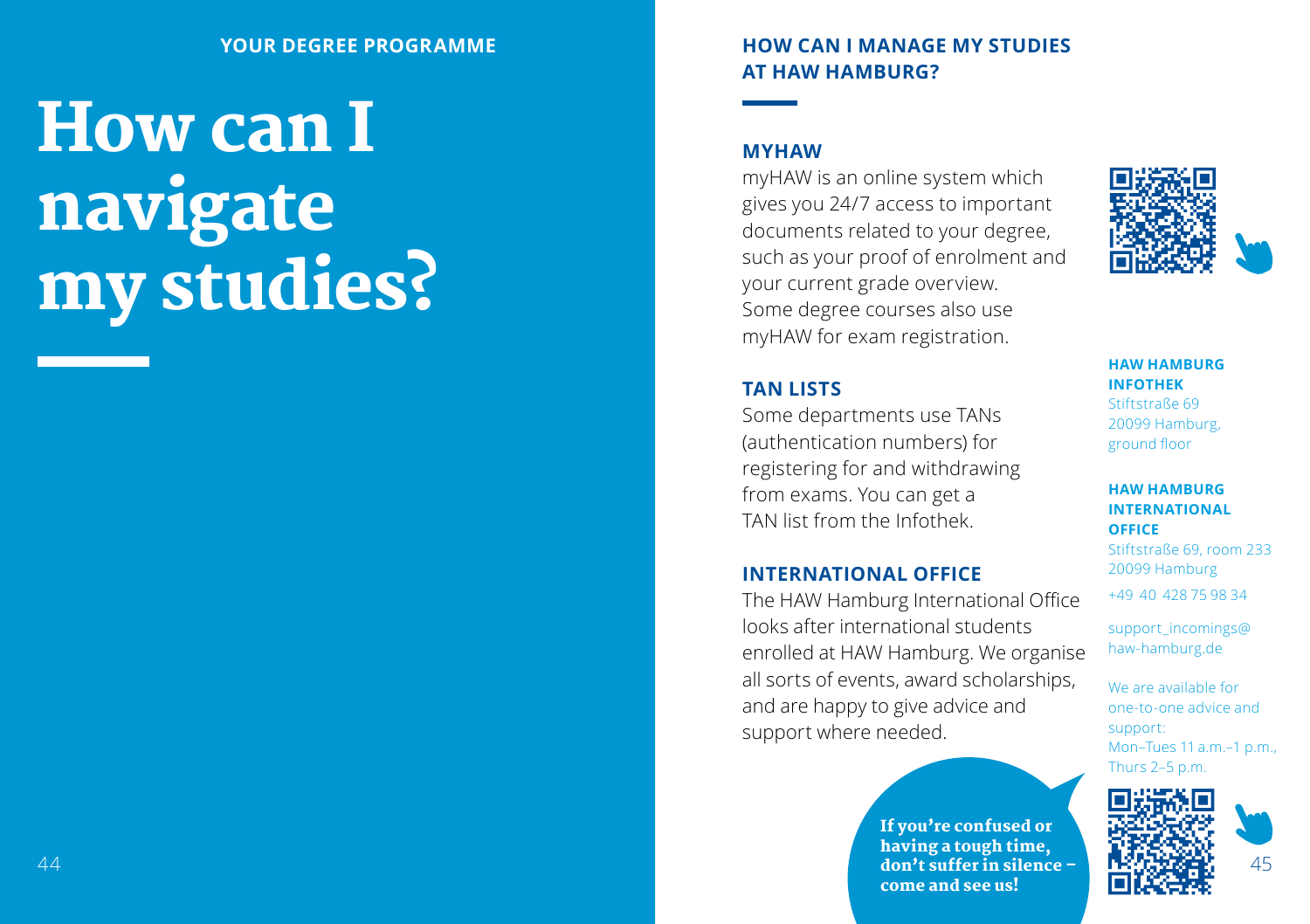#### **HAW HAMBURG STUDIERENDEN-SEKRETARIAT**

Stiftstraße 69 20099 Hamburg, ground floor +49 40 428 75 91 65 +49 40 428 75 91 67

studierendensekretariat @haw-hamburg.de

Staff available for faceto-face consultation: Mon–Tues 11 a.m.–1 p.m., Thurs 2–5 p.m.

Infothek opening hours: Mon–Thurs 10 a.m.– 4 p.m., Fri 10 a.m.–1 p.m.

+49 40 428 75 98 98

Staff available by phone: Mon + Tues 9–10 a.m., Thurs 9–11 a.m.

AStA



#### **ADMISSIONS OFFICE**

The Admissions Office takes care of student administration, including semester contributions, enrolment and deregistration, and applications for periods of leave.

#### **ASTA HAW HAMBURG**

The Allgemeiner Studierendenaus schuss (AStA) is HAW Hamburg's student representation body. It can help you with legal issues, matters related to student finance, and any other problems that crop up in your day-to-day student life.

#### **FACHSCHAFTSRAT (FSR)**

Each department has a Fachschaftsrat (FSR), a council of student represen tatives. The FSR organises the OE Week for first-semester students and other events, and can help you with issues related to your course.

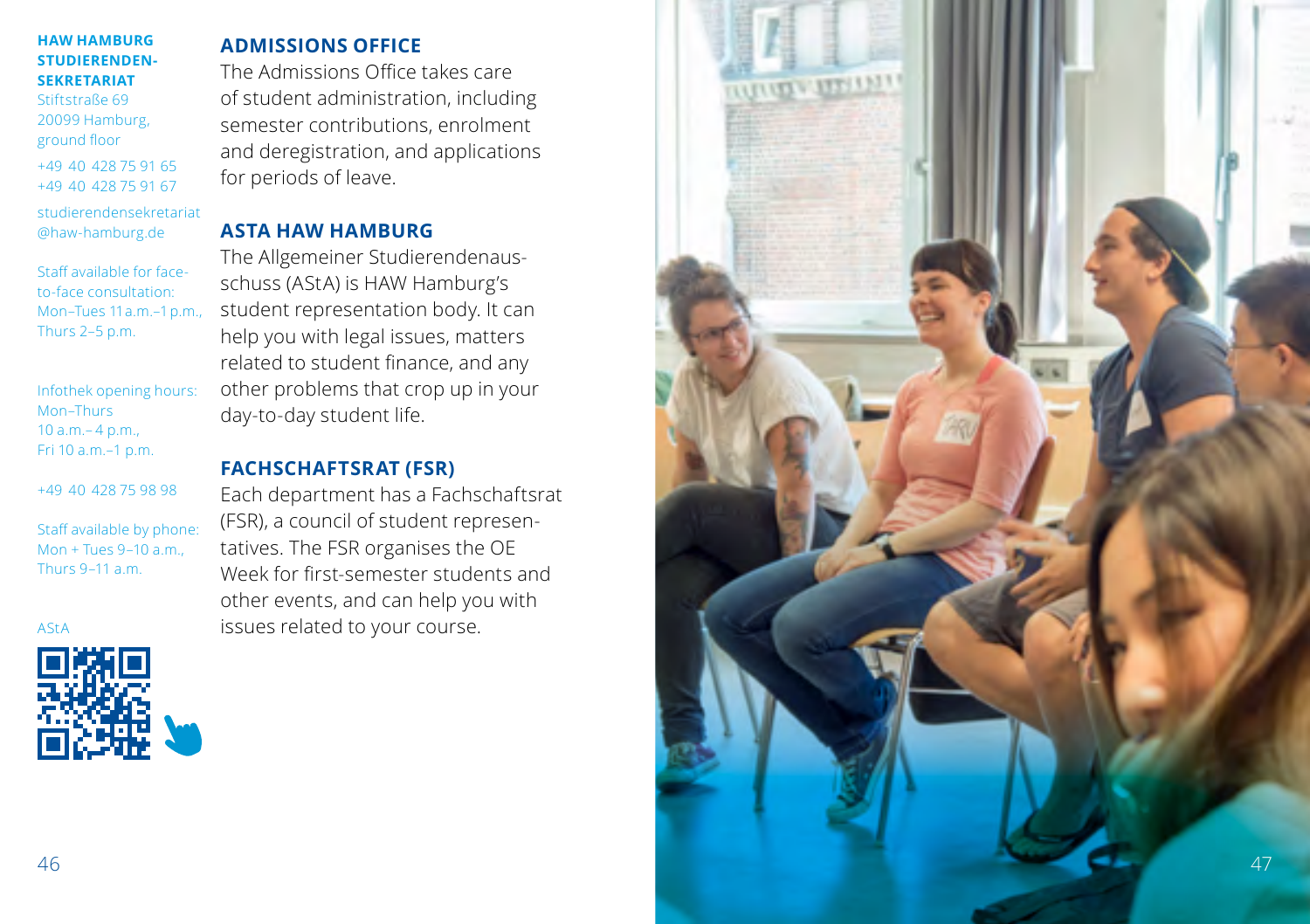

#### **WHERE CAN I WORK AND REVISE?**

#### **OUR LIBRARY AND INFORMATION SYSTEM (HIBS)**

Each department has its own specialist library:

#### **TECHNOLOGY, ECONOMICS AND INFORMATION LIBRARY** Berliner Tor 5 and 7

Departments: Engineering, Business, Computer Sciences, Public Management

#### **SOCIAL WORK AND NURSING LIBRARY**

Berliner Tor campus (Alexanderstraße)

Departments: Social Sciences, Early Years Education, Psychology, Law

You will need to activate your cards to use the library for the first time. Find out how on the HIBS website.

#### The HIBS website also:

- Tells you where each library is and when it is open;
- Provides a facility for searching the library catalogues;
- Lets you reserve and renew books and download e-books;
- Gives you information about your library account and library card.



**DESIGN LIBRARY** Finkenau campus

**LIFE SCIENCES LIBRARY** Bergedorf campus Departments: Sciences, Health and Nutrition, Environmental Engineering

Departments: Media, Design, Fashion, Costume and Textile Design, Illustration, Art, Photography, Communication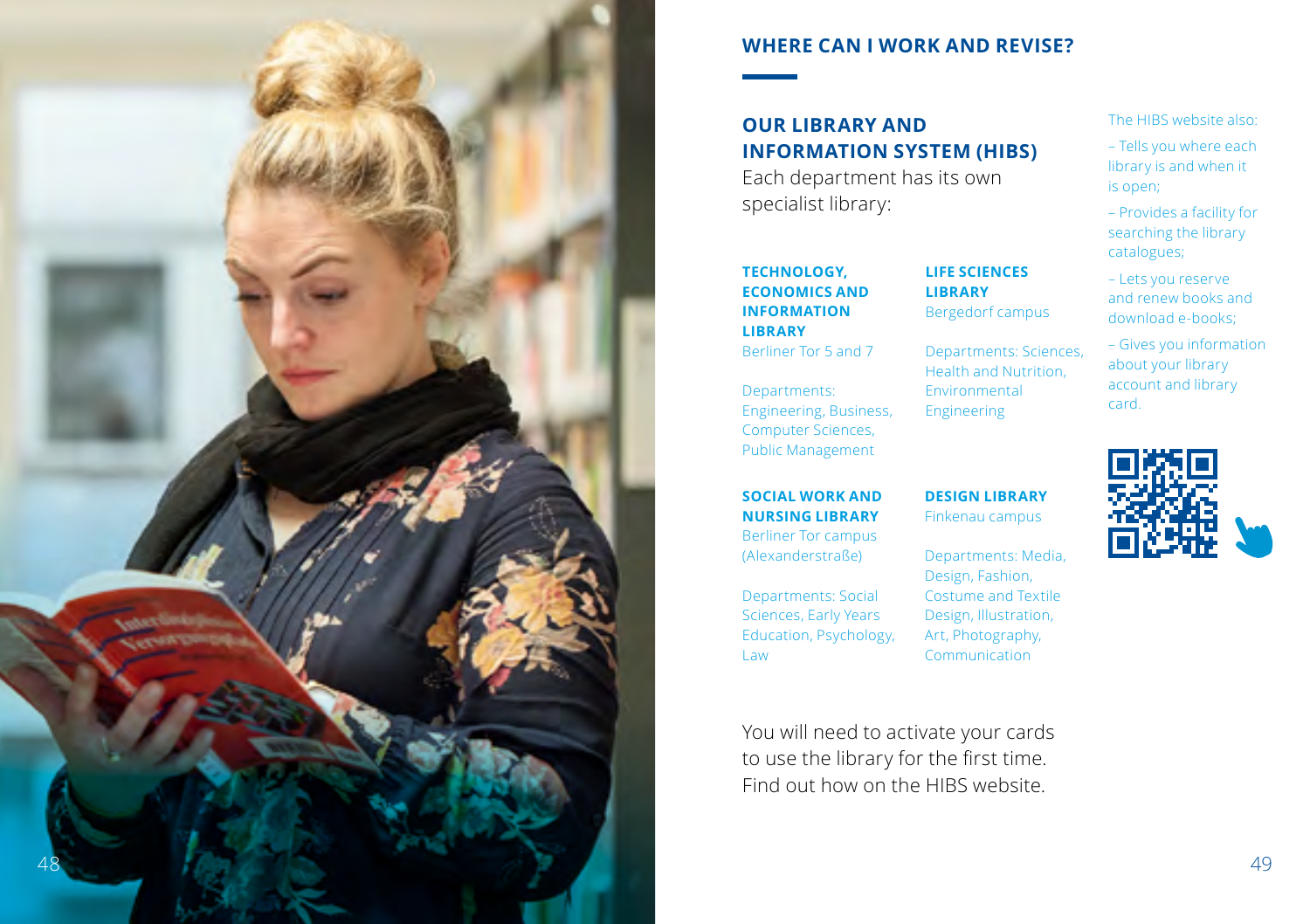#### **COMPUTER ROOMS AND WIFI**

Departments generally have computer rooms which are freely accessible to all HAW Hamburg students.

Your HAW Account username and password give you access to the computers and to the university wifi.

#### **E-LEARNING**

EMIL is an online information management system for students and university teaching staff to share course and learning materials and other important resources.

It has a forum function so you and your coursemates and professors or lecturers can discuss issues that arise. Access EMIL with your HAW Account login details.

#### **WHERE CAN I GO IN BREAKS?**

#### **FOOD**

Each campus has its own canteen Mensa and cafeteria. They are run by the Studierendenwerk – go to its website to find addresses, opening hours and current menus.



#### **RELAXING**

You'll find green spaces and areas to chill out in on all HAW Hamburg campuses. The Berliner Tor campus, for example, has a park nearby, and the Finkenau campus has a splendid roof terrace.

#### **I'M A STUDENT PARENT**

HAW Hamburg achieved certification as a familiengerechte Hochschule in 2015. This means that it is recognised for its efforts to meet the needs of parents and families. Our office for families Familienbüro will be happy to help you with issues around studying as a parent, such as childcare and problems with school holidays.

**HAW HAMBURG FAMILIENBÜRO** Berliner Tor 5 20099 Hamburg, room 10.11

Susann Aronsson +49 40 428 75 90 35 susann.aronsson@ haw-hamburg.de

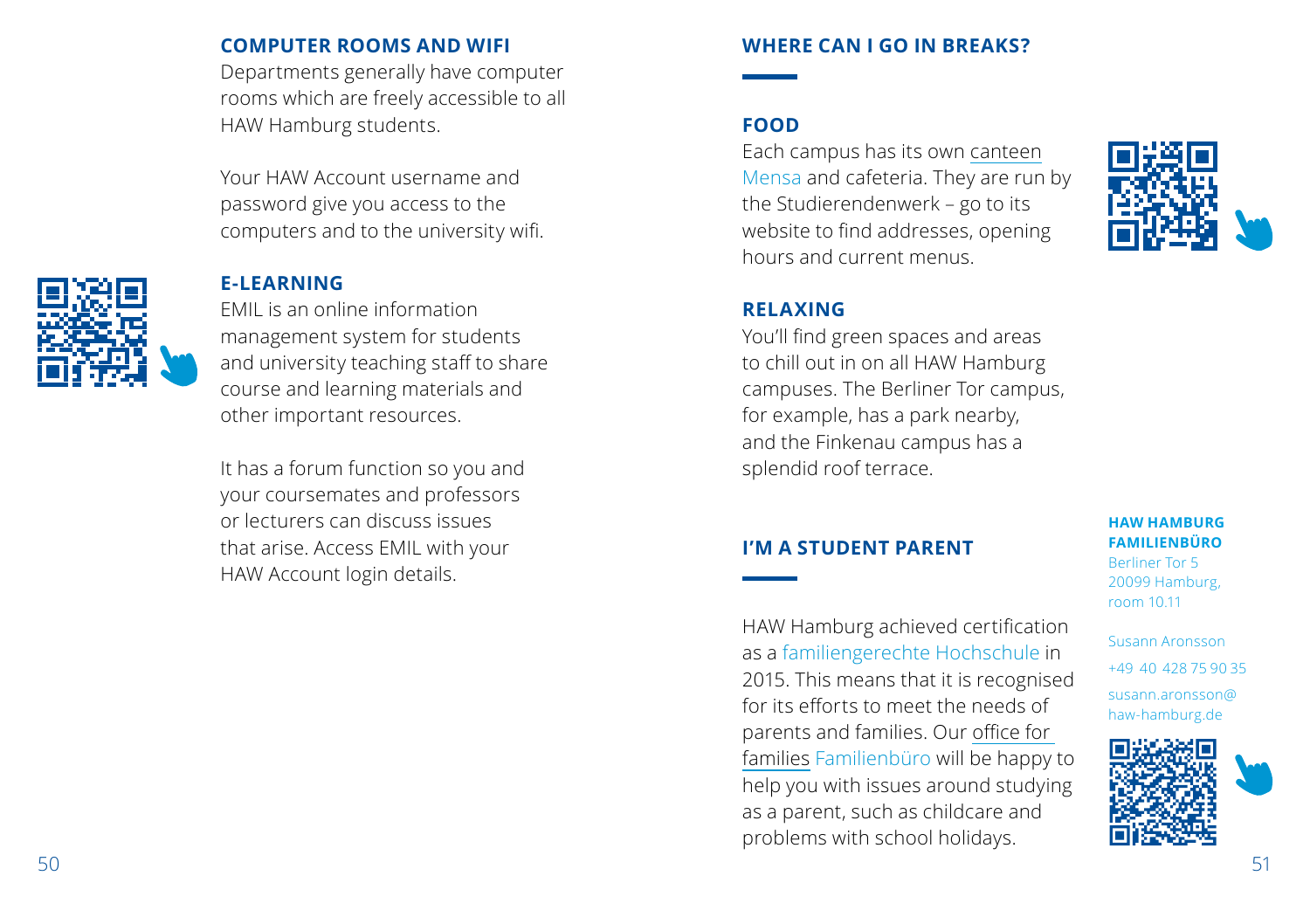#### **MONEY MATTERS**

Do I have opportunities for working alongside my studies?

#### **JOBS OUTSIDE HAW**

As a rule, all students are allowed to do paid work for up to 20 hours a week during teaching semesters without losing their student status.

Things may be a little different for you: The law on residence for foreign nationals permits international students to work up to 120 full or 240 half days per year. Make sure you and / or your employer record these days precisely, because you or they may be checked to ensure the law is being complied with.

**JOBS AT HAW**

There are no limits on how much work you can take on if it takes place within HAW. Some examples are working as a student assistant to a professor, supporting less advanced students in their learning and delivering support courses to them (as a "Tutor"), or helping out on research and other projects.

Ask your professor about opportuni ties or check department notice boards, email newsletters and mailing lists.

You can look for work on these websites:

stellenwerk-hamburg.de jobboerse. arbeitsagentur.de jobcafe.de monster.de stepstone.de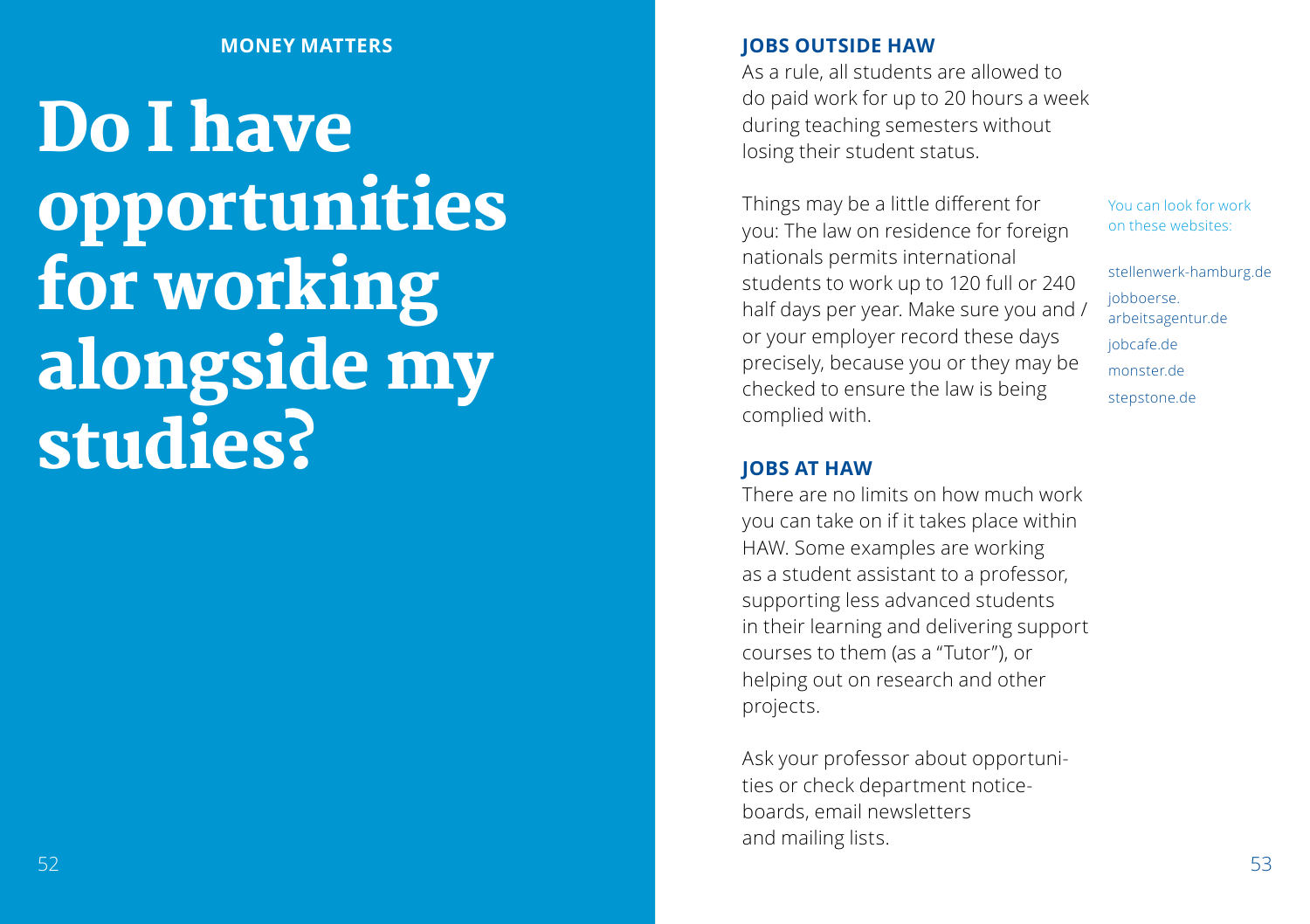Contact the advice centre run by the Studierendenwerk:

#### **BERATUNGSZENTRUM SOZIALES & INTER-NATIONALES – BESI**

Grindelallee 9 20146 Hamburg, 3rd floor

+49 40 419 02 155 besi@ studierendenwerkhamburg.de

Drop-in hours: Mon, Fri 9.30 a.m.–12 noon Tues, Thurs 9.30 a.m.–12 noon and 2–4 p.m.

**WORK PERMITS**

Any work over and above the permitted number of hours or days is subject to issuance of a work permit. Holders of student visas will only be granted one in exceptional circumstances. Students from EU member states have the same rights as Germans.

If you need any advice on the amount of paid work you can do alongside your studies, come to the HAW Hamburg International Office.

#### **ARE THERE SCHOLARSHIPS FOR INTERNATIONAL STUDENTS?**

If you have completed two semesters of a Bachelor's degree at HAW Hamburg, you are eligible to apply for a competitive scholarship. Master's degree students can apply from the beginning of their course onwards. There are also scholarships to support students in the final phase of their degree. You have to have shown good performance in your studies so far, be self-funding your degree and not be eligible for German state student support, known as BAföG.

There are some organisations in Germany that award scholarships for international students.

Come and talk to us.

**HAW HAMBURG INTERNATIONAL OFFICE** 

Stiftstraße 69 20099 Hamburg, room 233

+49 40 428 75 98 34

support\_incomings@ haw-hamburg.de



Search for suitable scholarships and find out if you are eligible and how to apply at:

daad.de/deutschland/ stipendium/de stipendienlotse.de stipendiumplus.de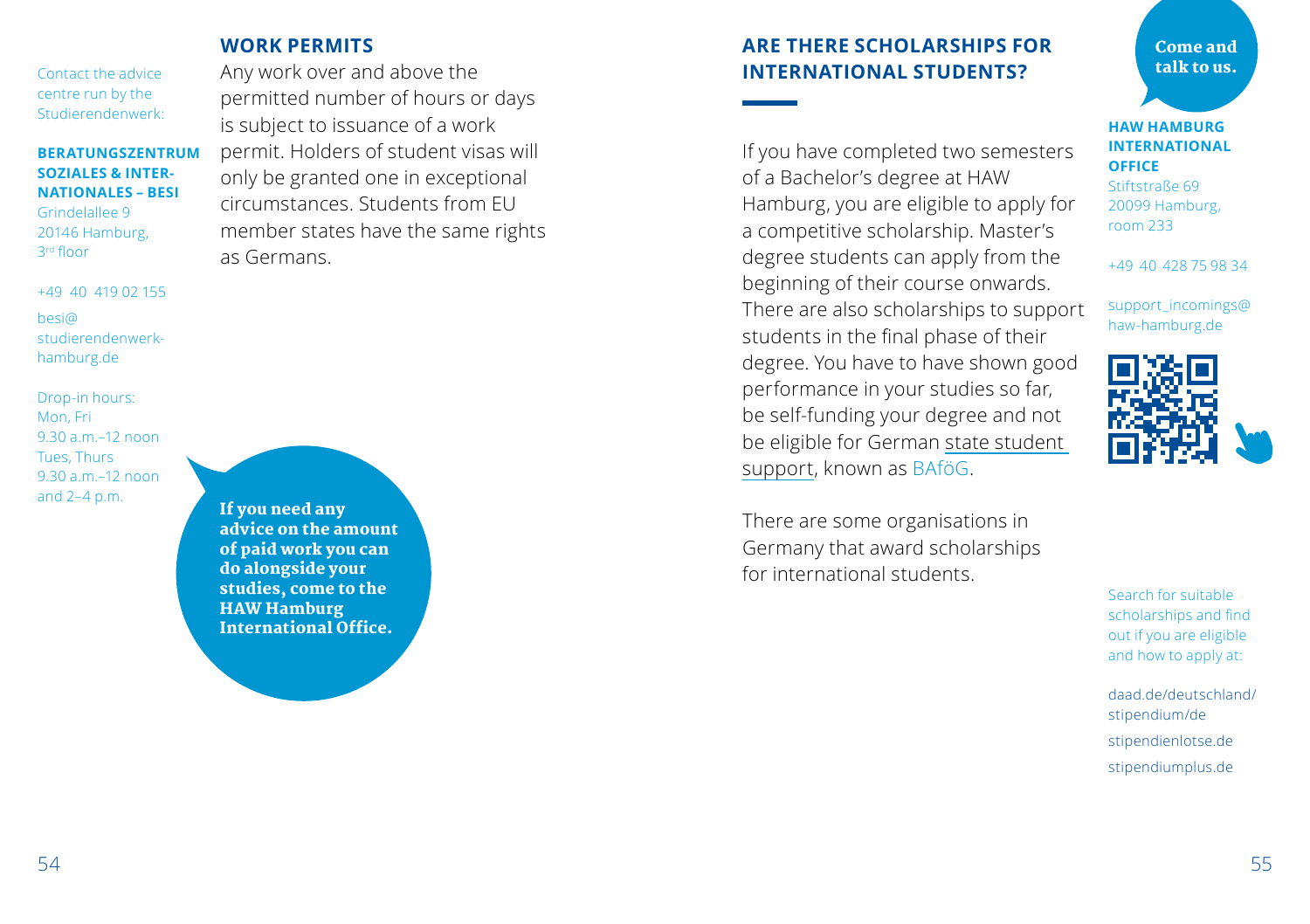#### **WHAT IF I RUN INTO FINANCIAL TROUBLE?**

If you do not qualify for BAföG, get no financial support from family or friends, and are struggling with funding your degree, the Studierendenwerk's financial and funding advisory service can help.



**BERATUNGSZENTRUM SOZIALES & INTERNATIONALES – BESI** Grindelallee 9, 20146 Hamburg, ground floor

+49 40 42 815 - 5107, - 5108 besi@studierendenwerk-hamburg.de

Drop-in hours: Mon 9.30 a.m.–3 p.m, Tues, Thurs 9.30 a.m.–5 p.m., Fri 9.30 a.m.–1 p.m.

#### **HAW HAMBURG INTERNATIONAL OFFICE**  Stiftstraße 69

20099 Hamburg, room 233

+49 40 428 75 98 34

support\_incomings@ haw-hamburg.de

If you lose your job unexpectedly, become ill or have other problems to contend with and find yourself in financial difficulties, you can turn to us at the International Office or the emergency fund for international students run by the Diakonisches Werk.

You are not alone!

> If you find yourself in financial difficulties, you can turn to us at the International Office.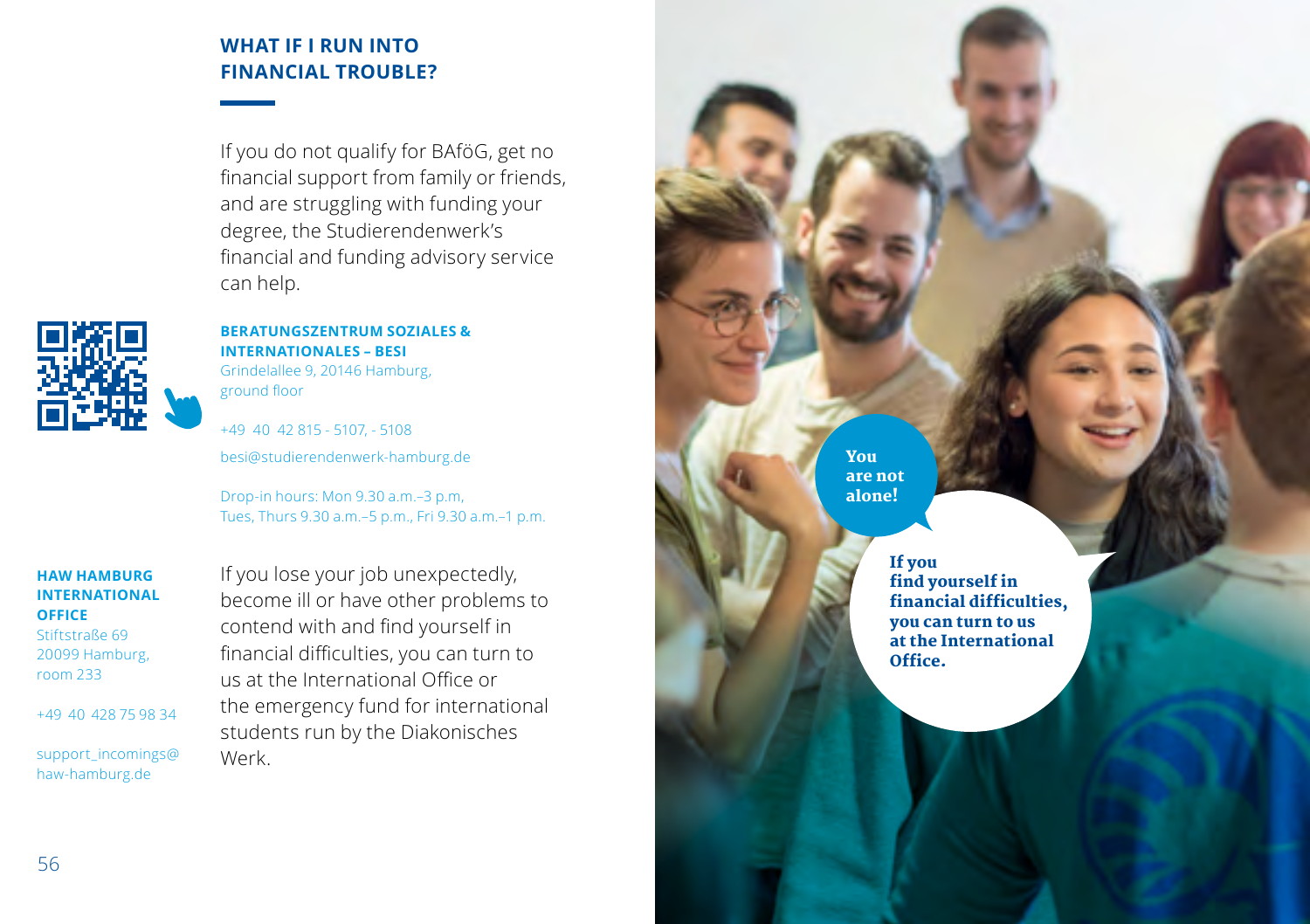#### **STUDENT LIFE**

# What do I need to know about everyday life in Hamburg?

#### **HOW DO I SET MYSELF UP WITH A PHONE, TV AND THE INTERNET?**

#### **PHONE**

Germans call their mobile phones "Handys" (pronounced "Hendy") or simply smartphones. The best-known providers are T-Mobile, Vodafone, E-Plus and  $O<sub>2</sub>$ . You can get a contract (which generally lasts for two years) or a pay-as-you-go (PAYG) SIM card, called "Prepaid" in Germany, and put credit on it as you need. Prepaid providers include FONIC, congstar and ALDI talk. Some providers, such as Lycamobile, offer rates for calls abroad.

If you are living in an apartment, you may also have a landline Festnetz.

#### **INTERNET**

If you want to go online while on campus, you can log into the eduroam network with your HAW Account username and password.

You'll need to set this up using an automatic configuration program which you can find at :

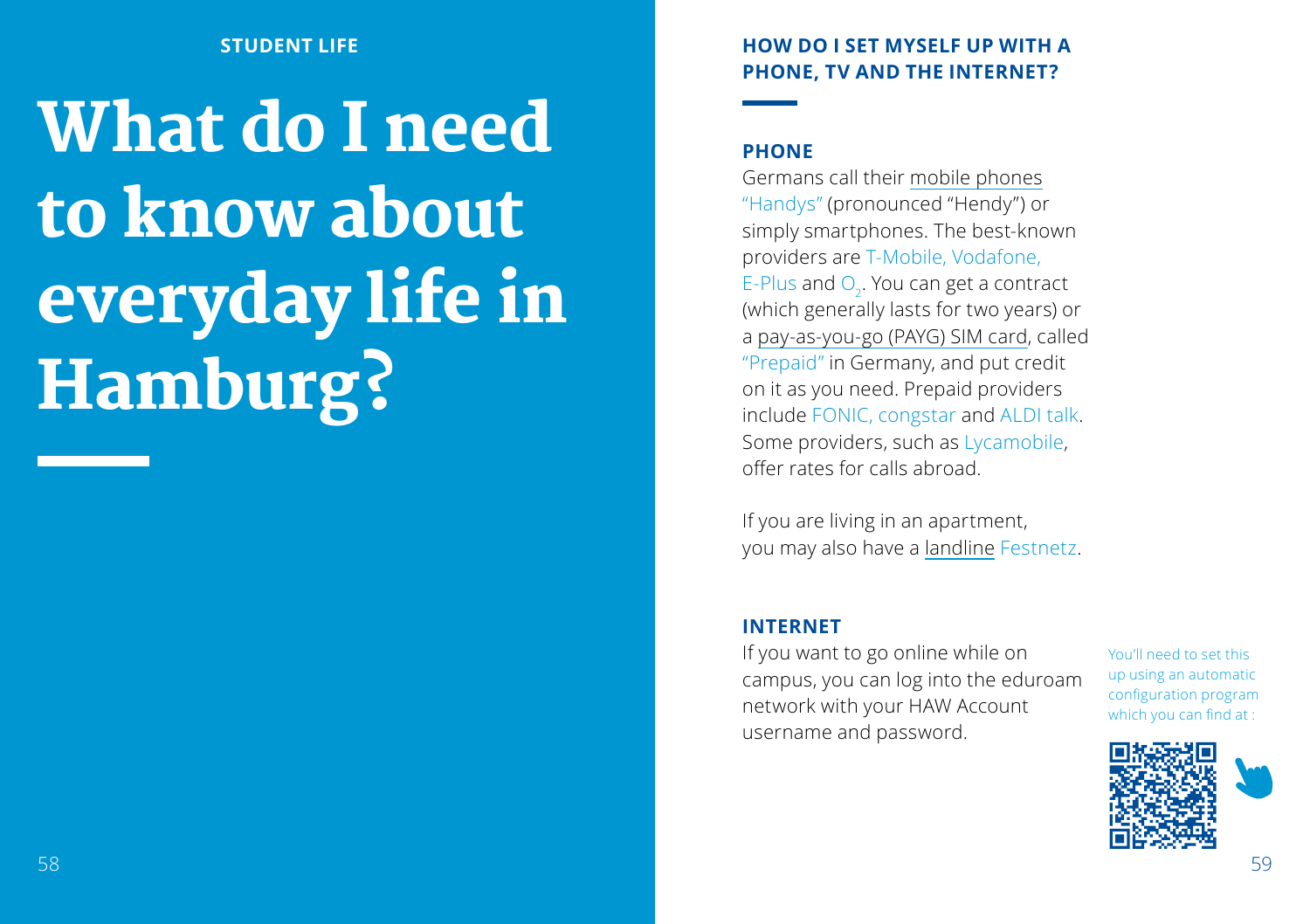Free wifi is available in many cafés and shopping centres.

If you need an internet connection in your apartment, check contract terms and conditions first. Most contracts have a minimum duration of two years and cost between 20 and 30 Euro a month.

**BE AWARE OF INTERNET SAFETY AND SECURITY AND TAKE CARE WHEN GIVING OUT PERSONAL DATA.** 

The German law on illegal downloading of films and illegal copying and filesharing is very strict, and you could end up with a high fine if you download or stream copyright-protected works.

#### **RADIO AND TV**

If you have a TV, a radio or even an internet-enabled device such as a laptop or smartphone in your apartment, you need to pay a licence fee. If you are living in a shared apartment, talk to your flatmates about splitting the fee and how you will pay. You need to tell the Beitragsservice (formerly "GEZ"), or you could end up having to pay backdated charges. The current licence fee is about 17.50 Euro a month per household.

#### **WHAT ABOUT SHOPPING?**

Hamburg has a lot of shopping options for you:

The cheapest food and groceries can be found at discount supermarkets such as ALDI, LIDL and Penny. Major mainstream supermarket chains such as REWE and EDEKA usually stock a cheap own brand (look out for ja! or Gut & Günstig).

You can buy clothes, electrical goods, books and so on in central Hamburg (Mönckebergstraße, Jungfernstieg, Neuer Wall) or in department stores or shopping centres in other parts of the city (such as Karstadt, Hamburger Meile, Billstedt Center, Wandsbeker Quarree).

Most people pay small amounts of under 10 Euro or so in cash, and larger amounts using an EC-Karte (debit card). Many shops do not accept credit cards.

Usual opening hours are Mondays to Saturdays from 9:00 am to 8:00 pm. Many supermarkets may open earlier and some do not close until 10:00 pm. Banks, medical practices and post offices tend to have shorter opening hours and are either closed on Saturdays or only open until 12 noon. Almost all shops and services are closed on Sundays and public holidays, so make sure you plan your shopping and don't get caught out. The shops at the major train stations and at the airport are open on Sundays.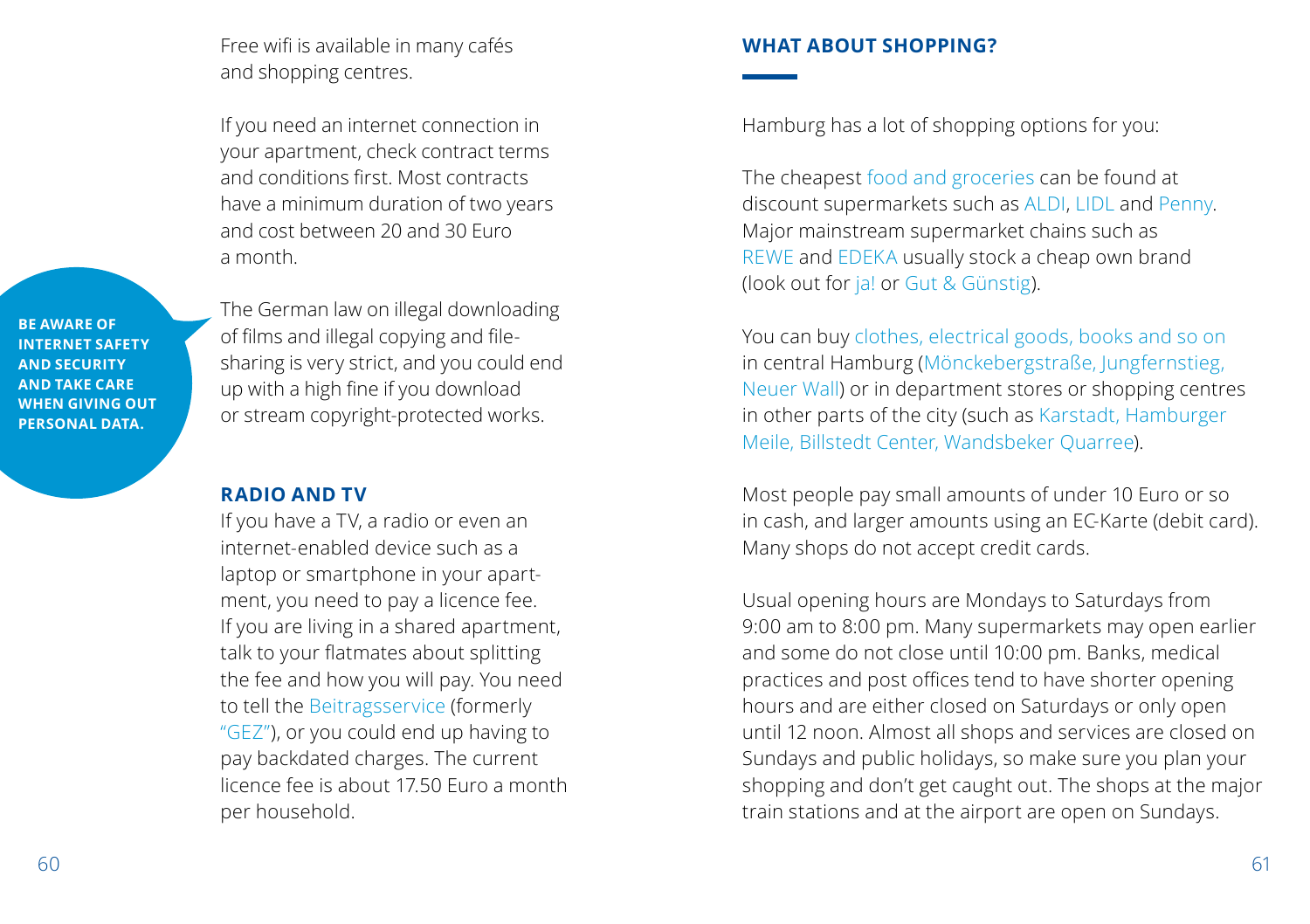#### **HOW DOES RECYCLING WORK IN GERMANY?**

Germans separate their rubbish for recycling to protect the environment and reuse valuable materials. The system may seem quite complicated at first, but it's easy to get used to.

Green or brown bin – compost (e.g. fruit and vegetable peelings, flowers)

Blue bin – paper, card and cardboard (but not milk cartons, because these have plastic foil inside and need to go in the yellow bin – see below)

Yellow bin, sometimes called "Gelber Sack" or "Grüner Punkt" after the Grüner Punkt recycling symbol on some packaging – plastics, metal, packaging

Grey / black / red bin Restmüll:

everything else (except the items listed under "Special types of waste"); sanitary protection, wipes and cotton wool should also go in this bin and not be flushed down the toilet.

#### **SPECIAL TYPES OF WASTE**

You will find large containers for glass (green, brown and clear glass are each disposed of separately), old clothes and electrical goods at central points in most neighbourhoods.

There are disposal boxes for old batteries or light bulbs in supermarkets and drugstores.

If you need to dispose of large items such as furniture or large electrical goods, or toxic substances such as paint, you will need to take them to your district's Recyclinghof. You can find their locations online.

#### **PFAND DEPOSIT ON BOTTLES AND CANS**

62 63 of supermarkets) or to the cashier. In Germany, you pay a deposit Pfand on almost all plastic and glass bottles (except wine bottles and some juice bottles), as well as aluminium cans. If you buy yogurt in a glass jar there is usually a deposit on the jar. To get the deposit back, you need to return the bottles in special Pfand rückgabe machines (which are mainly located close to the entrances

If you have any Pfand bottles that you don't want to carry all the way to the supermarket, it is common courtesy to leave them next to public waste bins. Please don't throw them in the bin! People who have little money collect and return bottles to earn some extra cash.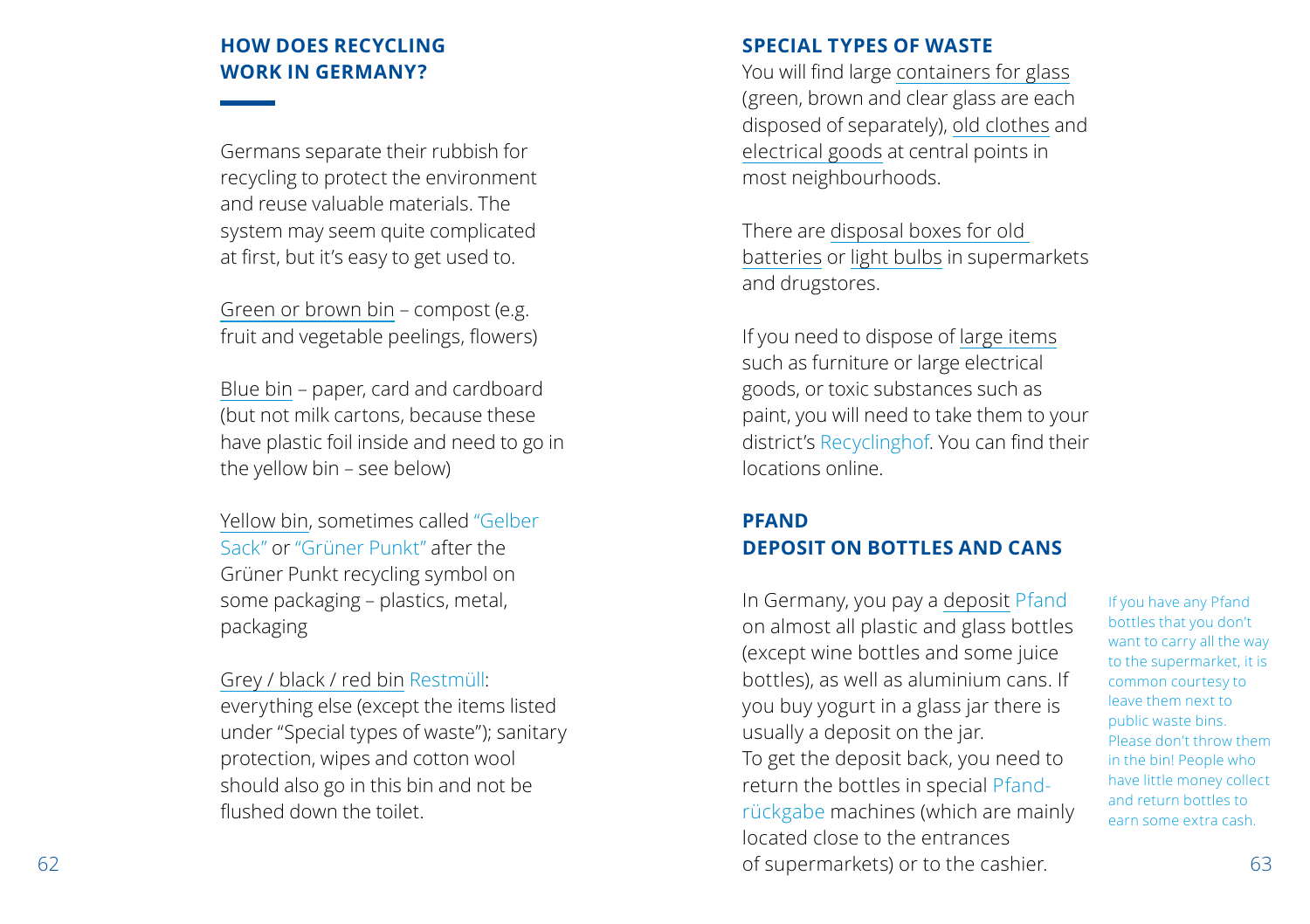# Who do I contact if I need urgent help?

**112 !**

**110!**

#### **AMBULANCE, EMERGENCY MEDICAL ASSISTANCE, FIRE SERVICE**

Please only call **112** if there is a fire or you need genuinely urgent technical or emergency medical assistance.

#### **POLICE**

You can call the police free of charge from any phone using the number **110** if you need help, feel afraid or in danger, or if you are the victim of a crime, such as having your phone or purse / wallet stolen.

The police in Germany is reliable and safe to contact and you can trust police officers.

**IN AN EMERGENCY IN AN EMERGENCY IF you are worried about having the** right vocabulary for a doctor's appointment, there is a publication in English and German which can help you: First Aid. An illustrated health dictionary: Information for foreign students in Germany (Erste Hilfe – Illustriertes Gesundheitswörterbuch: Hinweise für internationale Studierende in Deutschland).

#### **OUT-OF-HOURS MEDICAL SERVICES**

If you need a doctor outside regular doctors' consulting hours, you can call the out-of-hours medical service on **116 117** (the lines are open 24/7) or the local number **040 22 80 22**. This service will arrange for you to access a doctor if you need one.

Out-of-hours medical services



You can also go to one of the **OUT-OF-HOURS PRACTICES (NOTFALLPRAXEN)**:

Notfallpraxis Altona Stresemannstraße 54 22769 Hamburg

64 65 Notfallpraxis Farmsen Berner Heerweg 124 22159 Hamburg

**IN CASE YOU MIGHT HAVE AN INFECTIOUS DISEASE (SUCH AS CORONA), PLEASE CALL 116 117 AND FOLLOW THEIR INSTRUCTIONS. DO NOT GO TO THE DOCTORS DIRECTLY!**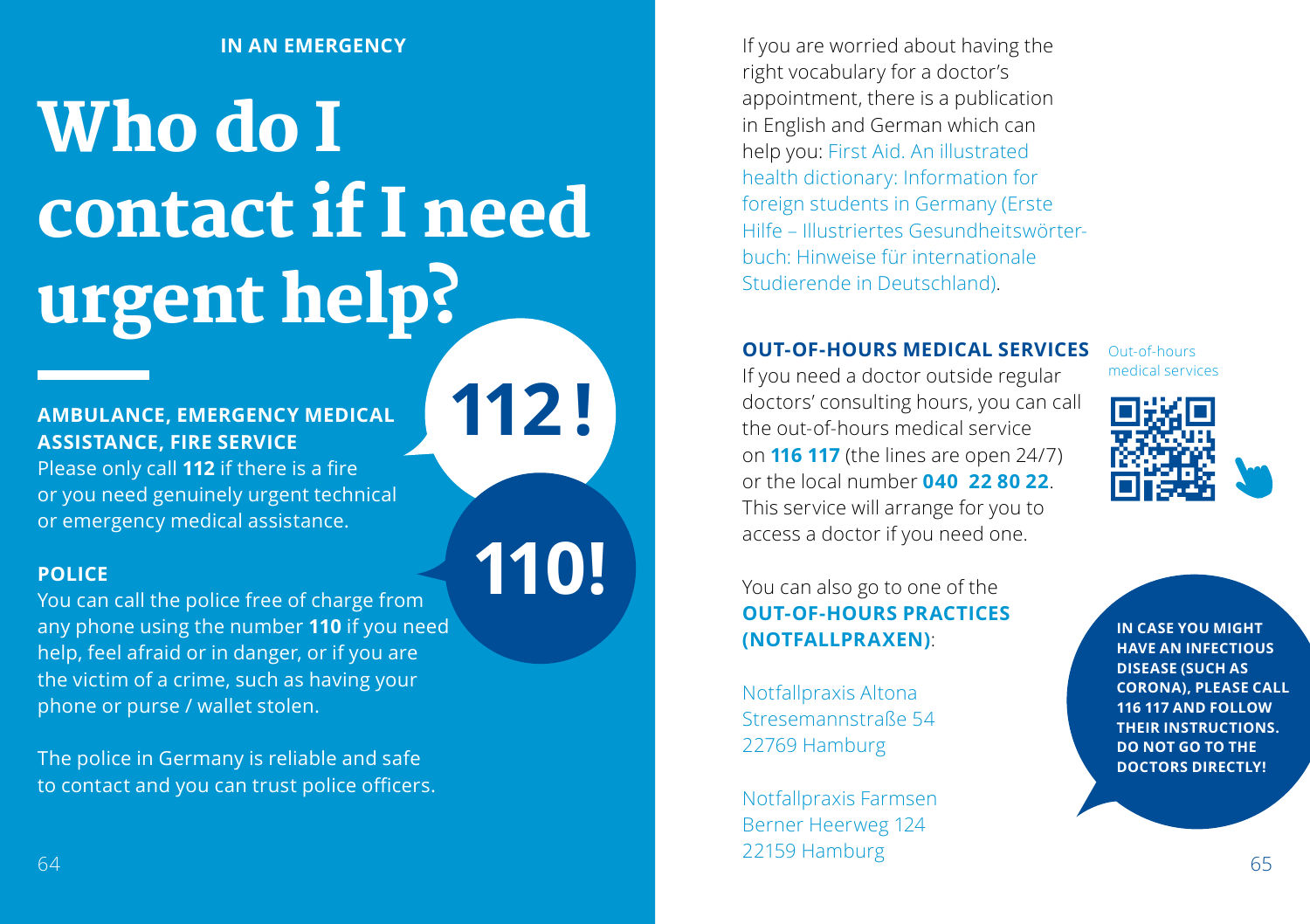#### **HOSPITALS IN HAMBURG**

If you have a medical emergency at night or at the weekend, you can go to the emergency department Notaufnahme of a hospital near you, such as Asklepios Klinik St. Georg, the University Hospital in Hamburg-Eppendorf (UKE), or Asklepios Klinik Barmbek.

#### **INFORMATION ON POISONS AND TOXIC SUBSTANCES**

If you are worried that you or someone else may have ingested a toxic substance, you can call **0551 192 40** (Giftnotruf Göttingen). The lines are open 24/7. You can get advice in English.

Emergency Dental Services



#### **EMERGENCY DENTAL SERVICES**

If you need a dentist outside of usual opening hours, you can find out where to turn by calling **01805 05 05 18**. Calls charged at 14 ct/min from landlines and

up to 42 ct/min from mobiles.



#### **EMERGENCY PHARMACY LOCATOR**

66 **67 1800 00 22833** 67 1800 1812 67 1812 67 1812 67 1812 67 1812 67 1812 67 1812 67 1812 67 1812 67 1812 67 If you need to find a pharmacy that is open outside of usual opening hours, you can call **0800 00 22833**

#### **LEGAL ADVICE AND INFORMATION**

Öffentliche Rechtsauskunft (ÖRA) Dammtorstraße 14 20354 Hamburg



**+ 49 40 428 43-30 71** or **-30 72**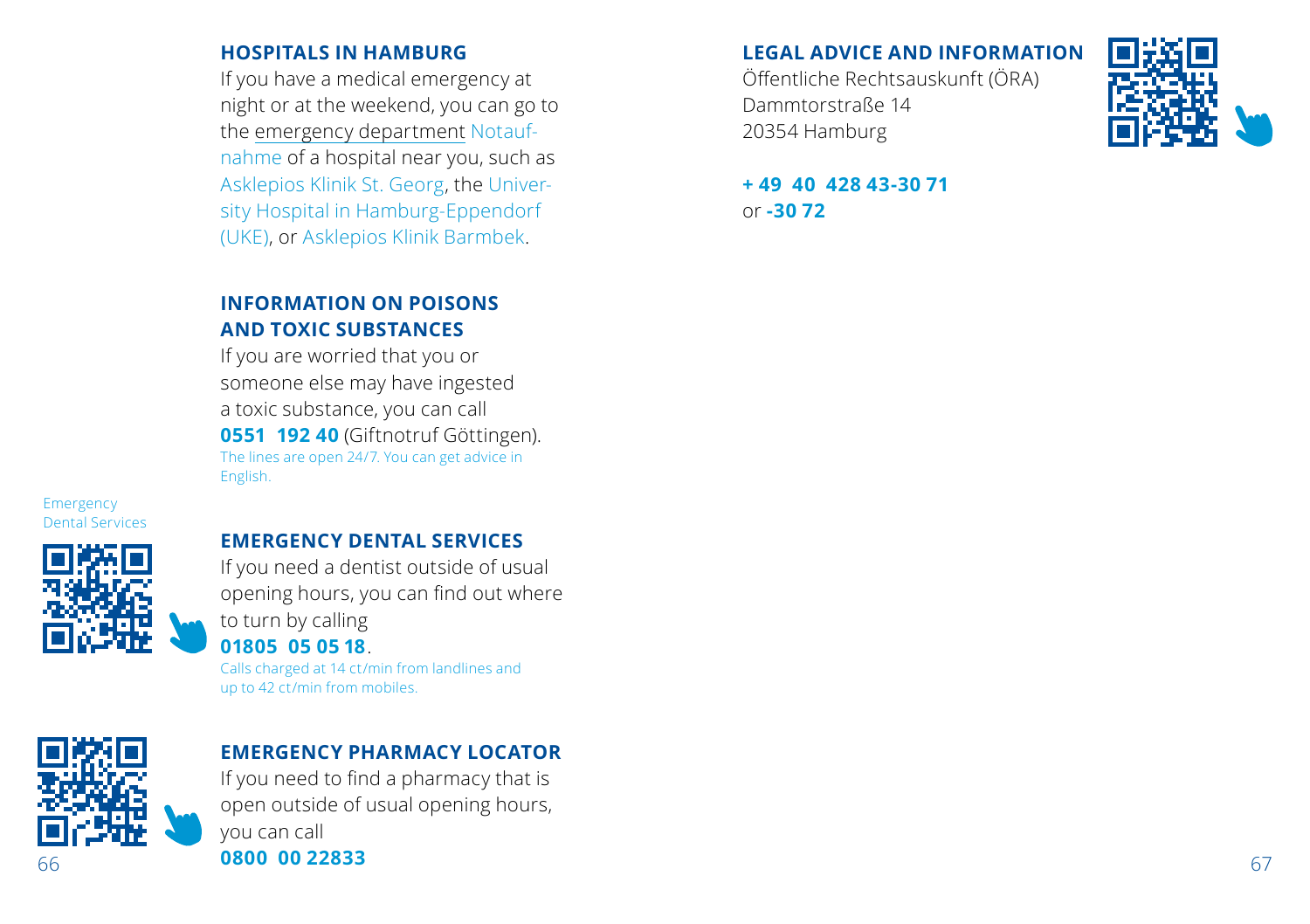We hope your time here will be simply amazing.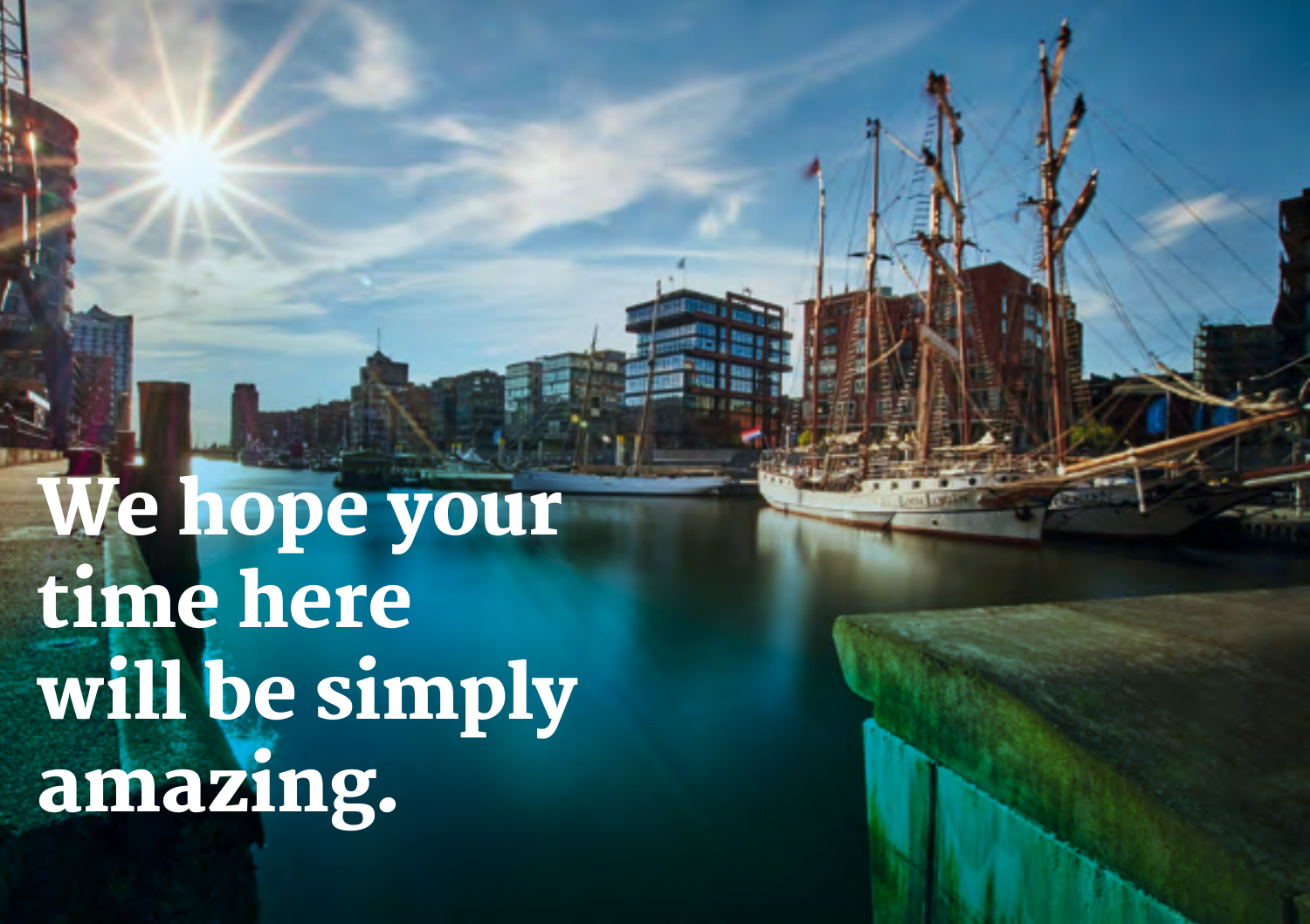Issued by: HAW Hamburg International Office

Edited by: Katherine Ebisch-Burton

Design: Bettina Schröder Grafik Design, Bettina Schröder, Raphael Schifferdecker

HAW Hamburg

© HAW Hamburg, February 2021